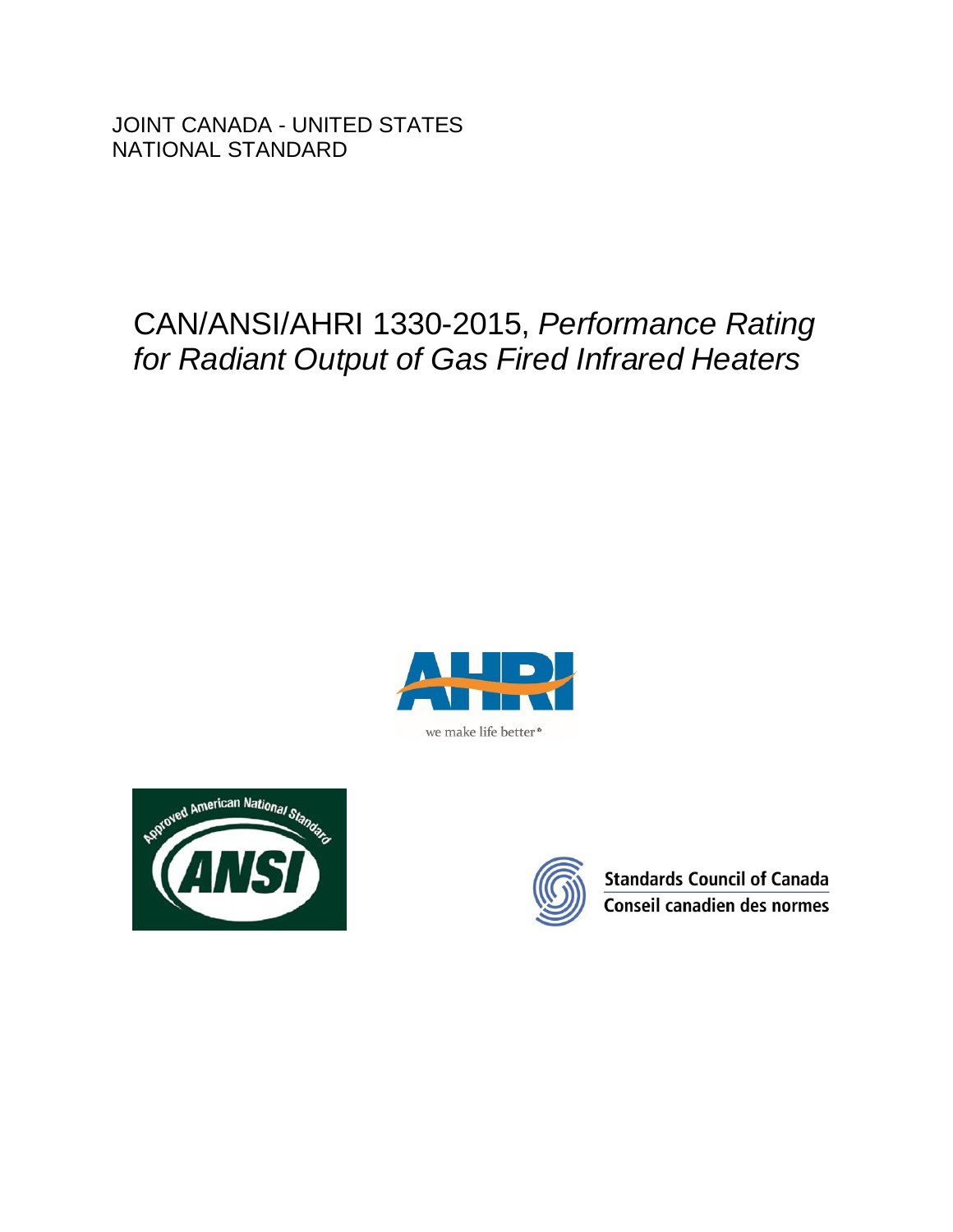JOINT CANADA - UNITED STATES NATIONAL STANDARD

# CAN/ANSI/AHRI 1330-2015, *Performance Rating for Radiant Output of Gas Fired Infrared Heaters*



Prepared by:

we make life better<sup>®</sup>

Approved by:



**Standards Council of Canada Conseil canadien des normes**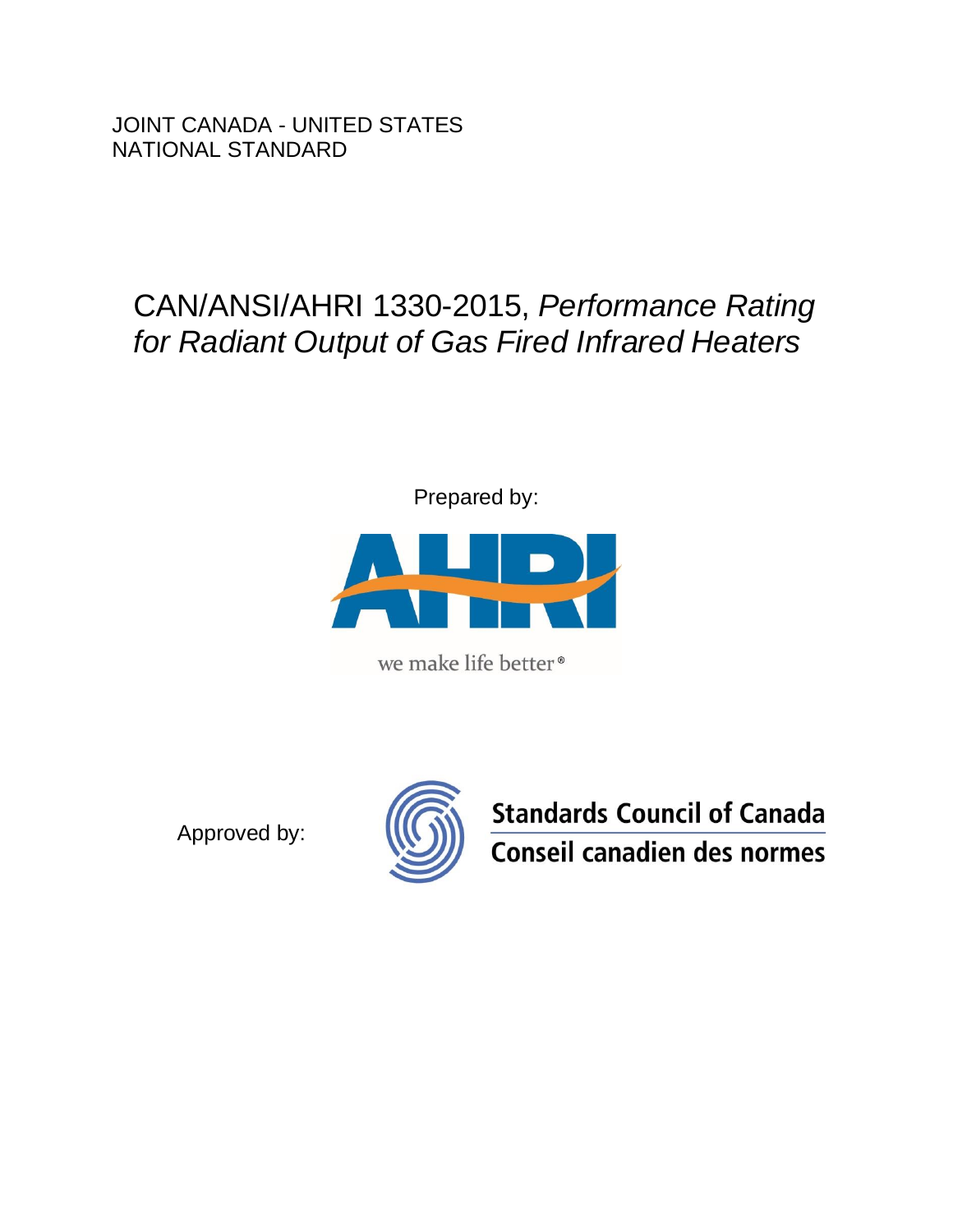Established timeline for review: A revision is scheduled to be released within five years of the publication date.

### SCC Forward

The Standards Council of Canada (SCC) is the coordinating body of the Canadian standardization network, which is composed of people and organizations involved in the development, promotion and implementation of standards. Through the collaborative efforts of Canadian standardization network members, standardization is helping to advance the social and economic well-being of Canada and to safeguard the health and safety of Canadians. The network's efforts are overseen by SCC.

The principal objectives of SCC are to foster and promote voluntary standardization as a means of advancing the national economy, supporting sustainable development, benefiting the health, safety and welfare of workers and the public, assisting and protecting the consumer, facilitating domestic and international trade, and furthering international cooperation in relation to standardization.

An important facet of the Canadian standards development system is the use of the following principles: consensus; equal access and effective participation by concerned interests; respect for diverse interests and identification of those who should be afforded access to provide the needed balance of interests; mechanism for dispute resolution; openness and transparency; open access by interested parties to the procedures guiding the standards development process; clarity with respect to the processes; and Canadian interest consideration as the initial basis for the development of standards.

A National Standard of Canada (NSC) is a standard prepared or reviewed by an SCC-accredited SDO and approved by the SCC according to NSC approval requirements. Approval does not refer to the technical content of the standard, as this remains the responsibility of the SDO. An NSC reflects a consensus of a number of capable individuals whose collective interests provide, to the greatest practicable extent, a balance of representation of general interests, producers, regulators, users (including consumers) and others with relevant interests, as may be appropriate to the subject at hand. NSCs are intended to make a significant and timely contribution to the Canadian interest.

Those who have a need to apply standards are encouraged to use NSCs. These standards are subject to periodic review. Users of NSCs are cautioned to obtain the latest edition from the SDO that publishes the standard.

The responsibility for approving standards as NSCs rests with:

Standards Council of Canada 600-55 Metcalfe Street Ottawa, ON K1P 6L5, Canada

### CETTE NORME NATIONALE DU CANADA EST DISPONIBLE EN VERSIONS FRANÇAISE ET ANGLAISE.

It is the responsibility of the user to judge the suitability of this National Standard of Canada for his/her purpose.

International Classification for Standards (ICS) number: 97.100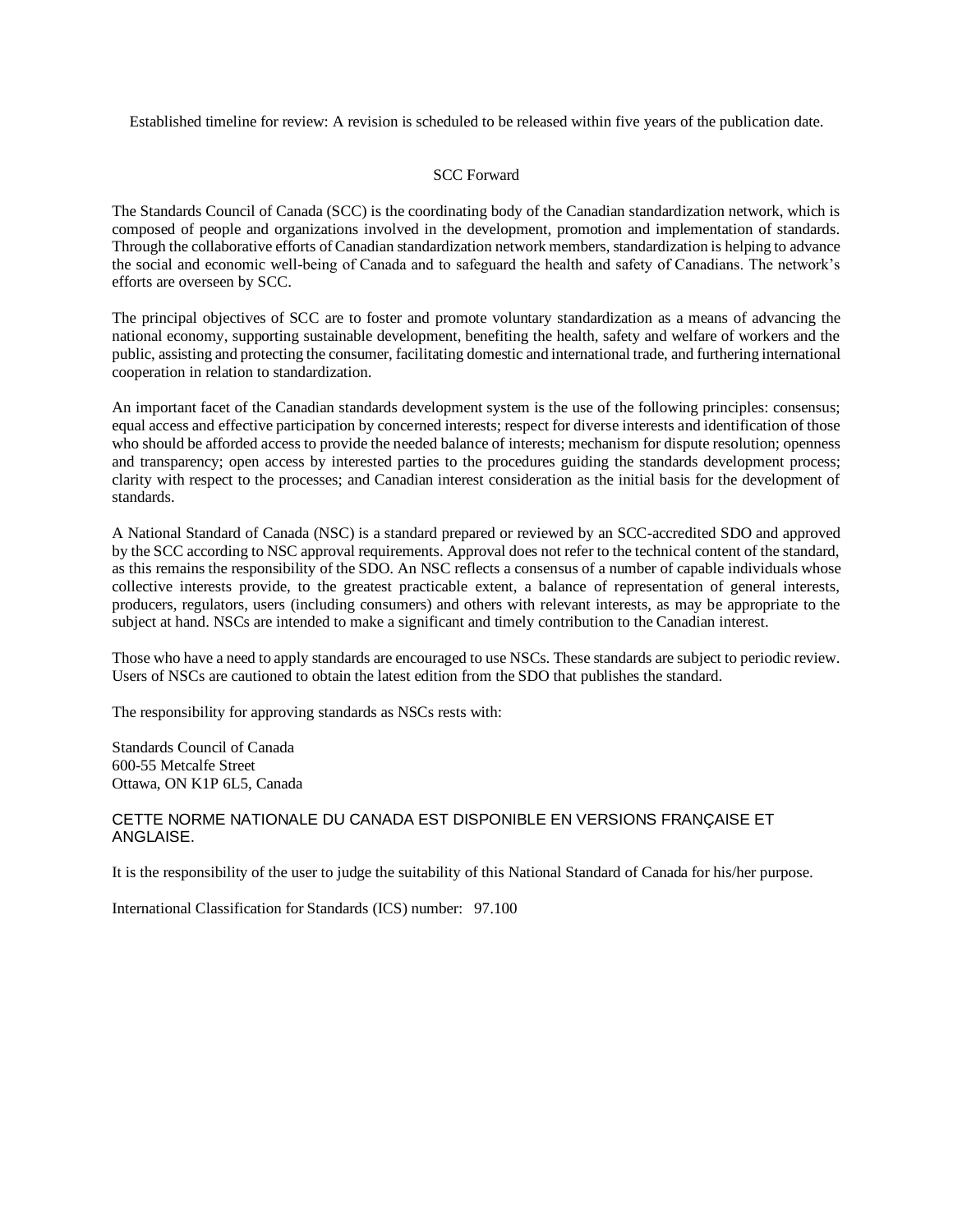### AHRI Contact Information:

2111 Wilson Blvd. Suite 500 Arlington, Virginia 22201 Phone: 703-524-8800 Fax: 703-562-1942 Email[: dabbate@ahrinet.org](mailto:dabbate@ahrinet.org)

This standard was approved as a Joint Canada - United States National Standard by the Standards Council of Canada.

To purchase the standard please contact Daniel Abbate at [dabbate@ahrinet.org.](mailto:dabbate@ahrinet.org)

| <b>Technical Committee for AHRI Standard 1330</b>                                                      |                                            |
|--------------------------------------------------------------------------------------------------------|--------------------------------------------|
| Participant                                                                                            | <b>Interest Category</b><br>Classification |
| <b>Kevin Merritt</b><br><b>SRP</b>                                                                     | Producer                                   |
| <b>Bob Alcott</b><br><b>Schwank North America</b>                                                      | Producer                                   |
| Mr. Richard J. Peppin<br>Engineers for Change, Inc.                                                    | <b>General Interest</b>                    |
| Mr. Stephan Richter<br><b>Roberts Gordon LLC</b>                                                       | Producer                                   |
| Mr. Adam Muliawan<br>International Association of Plumbing<br>and Mechanical Officials                 | <b>General Interest</b>                    |
| <b>Judd Smith</b><br>CSA Group Technical Advisor, Energy Efficiency-<br><b>Fuel Burning Appliances</b> | <b>General Interest</b>                    |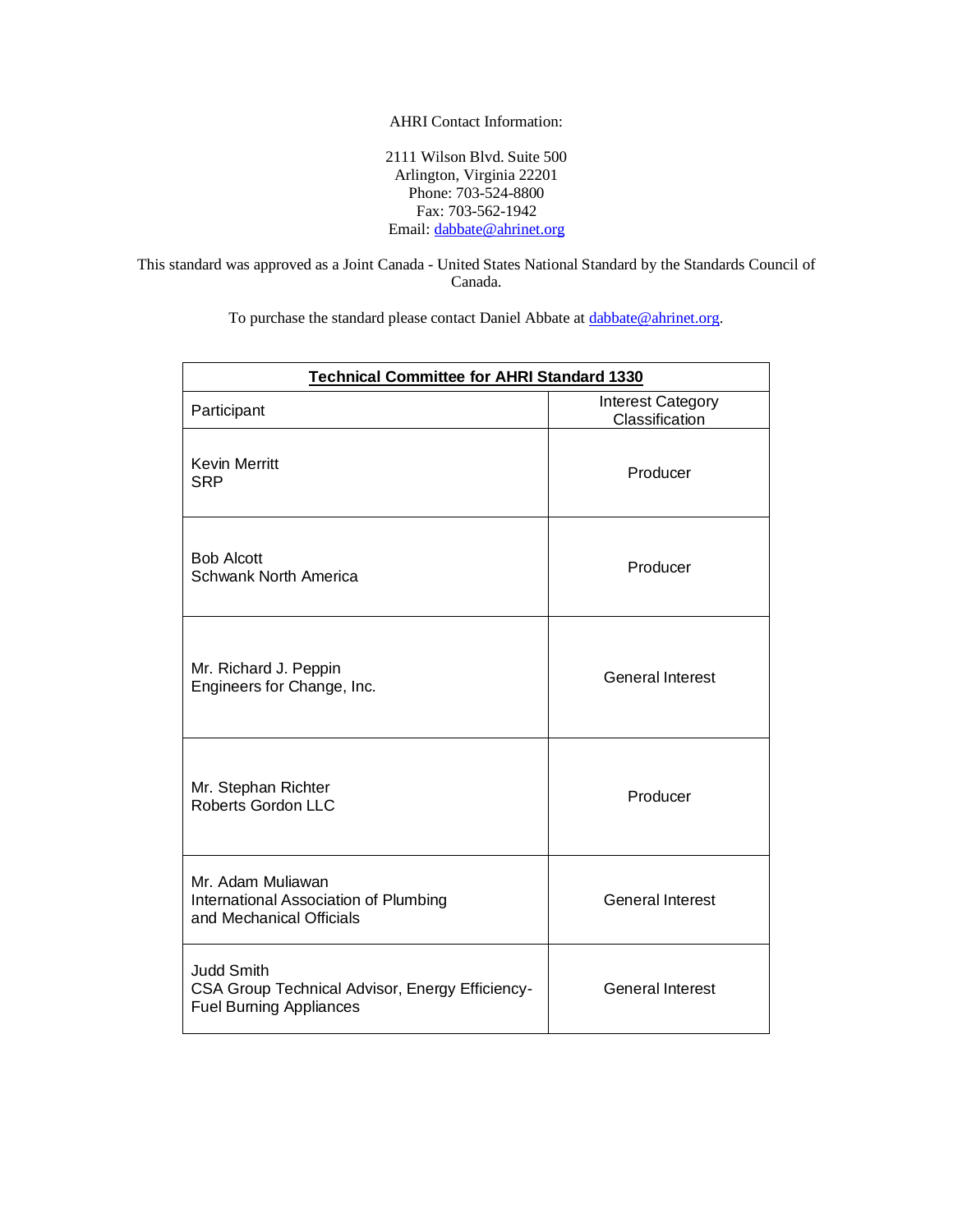### **IMPORTANT**

### *SAFETY DISCLAIMER*

AHRI does not set safety standards and does not certify or guarantee the safety of any products, components or systems designed, tested, rated, installed or operated in accordance with this standard/guideline. It is strongly recommended that products be designed, constructed, assembled, installed and operated in accordance with nationally recognized safety standards and code requirements appropriate for products covered by this standard/guideline.

AHRI uses its best efforts to develop standards/guidelines employing state-of-the-art and accepted industry practices. AHRI does not certify or guarantee that any tests conducted under its standards/guidelines will be nonhazardous or free from risk.

Note:

This is a new standard.

This standard was approved by ANSI on: 4/20/2015. Limited substantive changes released in August, 2020.

This standard is suitable for third party certification.



Price \$10.00 (M) \$20.00 (NM) © Copyright 2015, by Air-Conditioning, Heating, and Refrigeration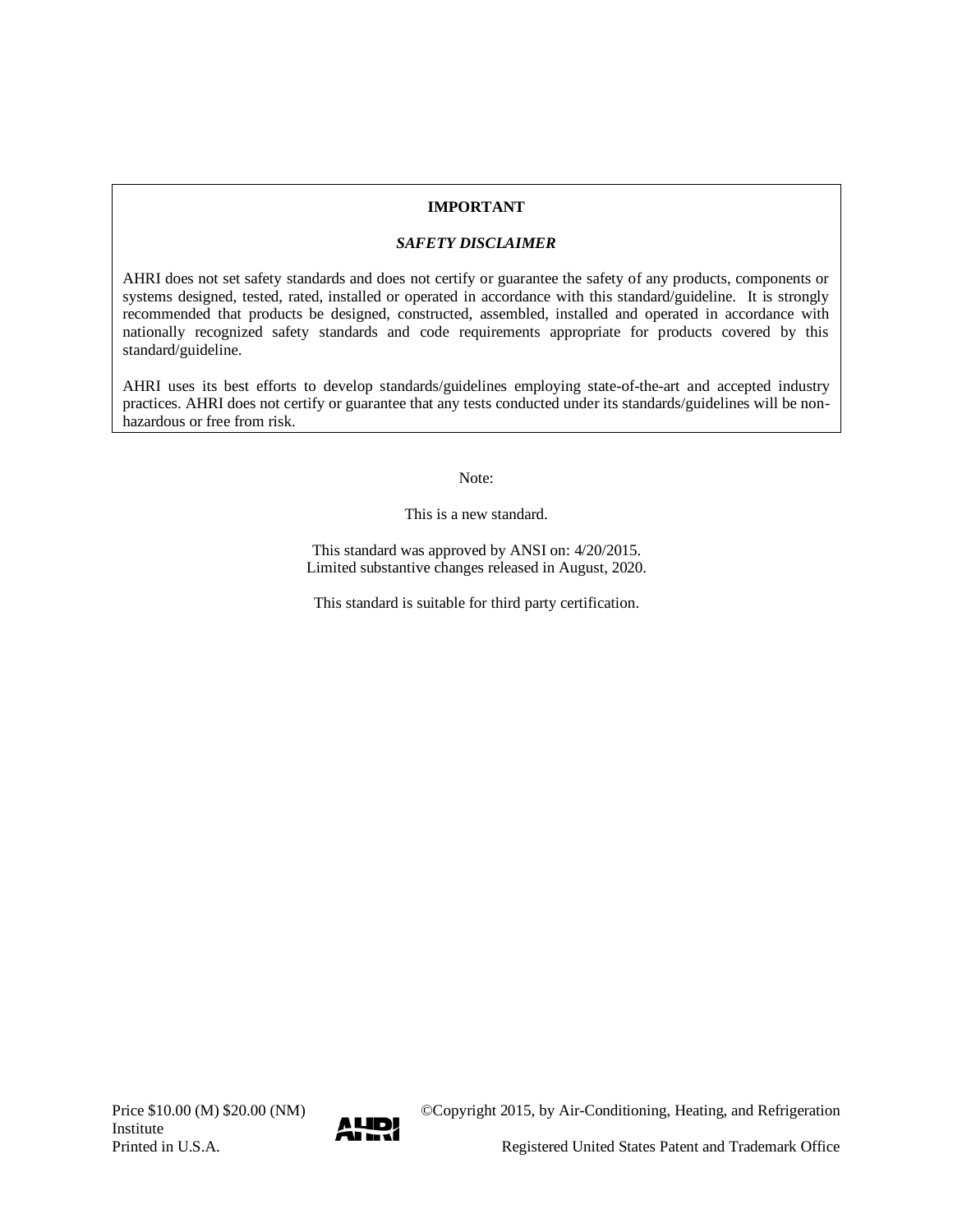|  | <b>TABLE OF CONTENTS</b> |
|--|--------------------------|
|  |                          |

| <b>SECTION</b> |                   | PAGE |
|----------------|-------------------|------|
| Section 1.     |                   |      |
| Section 2.     |                   |      |
| Section 3.     |                   |      |
| Section 4.     |                   |      |
| Section 5.     |                   |      |
| Section 6.     |                   |      |
| Section 7.     |                   |      |
| Section 8.     |                   |      |
| Section 9.     |                   |      |
|                | <b>TABLES</b>     |      |
| Table 1.       |                   |      |
| Table 2.       |                   |      |
|                | <b>FIGURES</b>    |      |
| Figure 1.      |                   |      |
| Figure 2.      |                   |      |
|                | <b>APPENDICES</b> |      |
|                |                   |      |
|                |                   |      |
|                |                   |      |
|                |                   |      |
|                |                   |      |
|                |                   |      |
|                | <b>TABLES</b>     |      |
| Table C1.      |                   |      |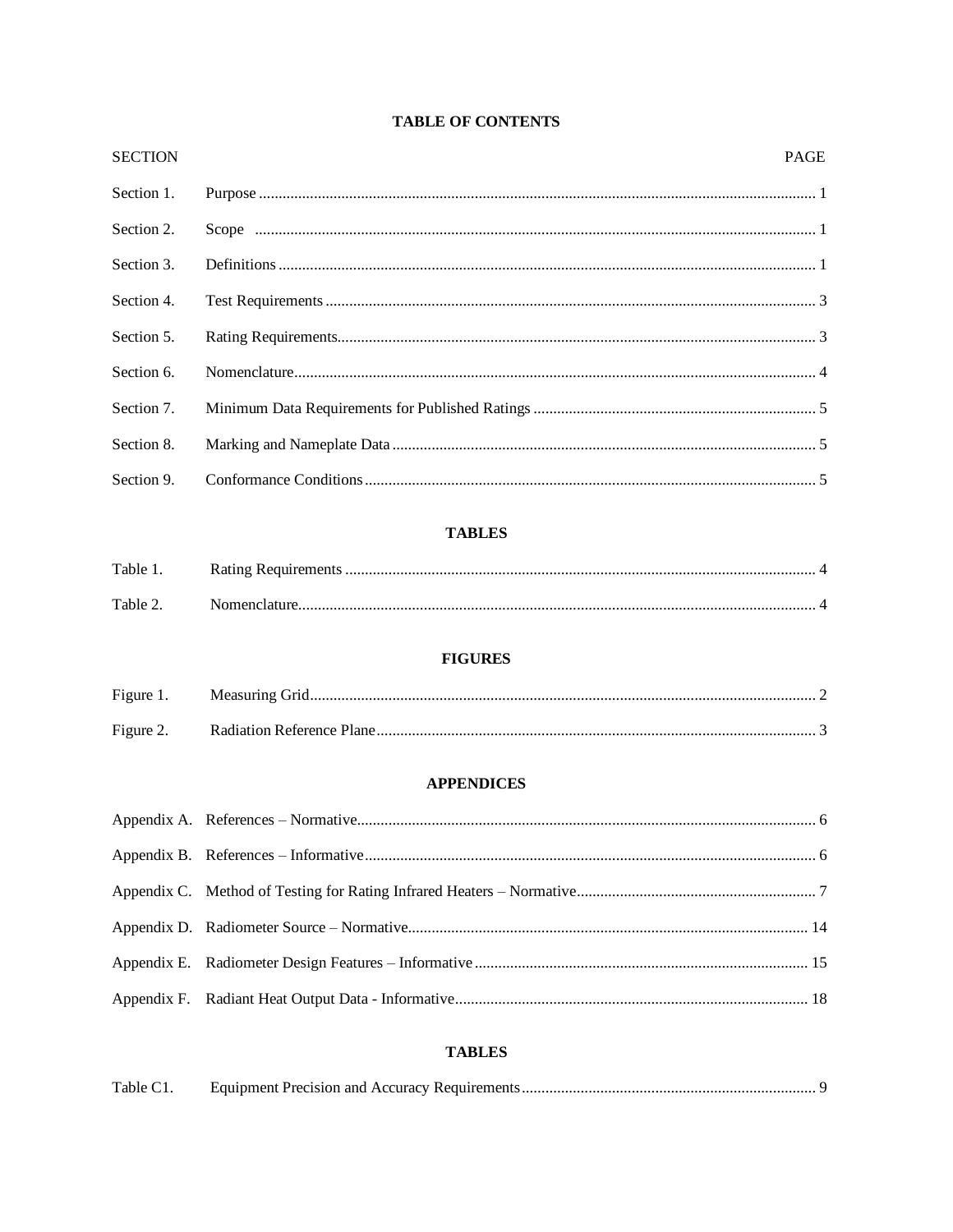### **FIGURES**

| Figure C1.              | Radiation Reference Plane and Measuring Plane of a Horizontally Mounted High Intensity Infrared |
|-------------------------|-------------------------------------------------------------------------------------------------|
| Figure C <sub>2</sub> . | Radiation Reference Plane and Measuring Plane of an Angle Mounted High Intensity Infrared       |
| Figure C3.              |                                                                                                 |
| Figure C4.              |                                                                                                 |
| Figure E1.              |                                                                                                 |
| Figure E2.              |                                                                                                 |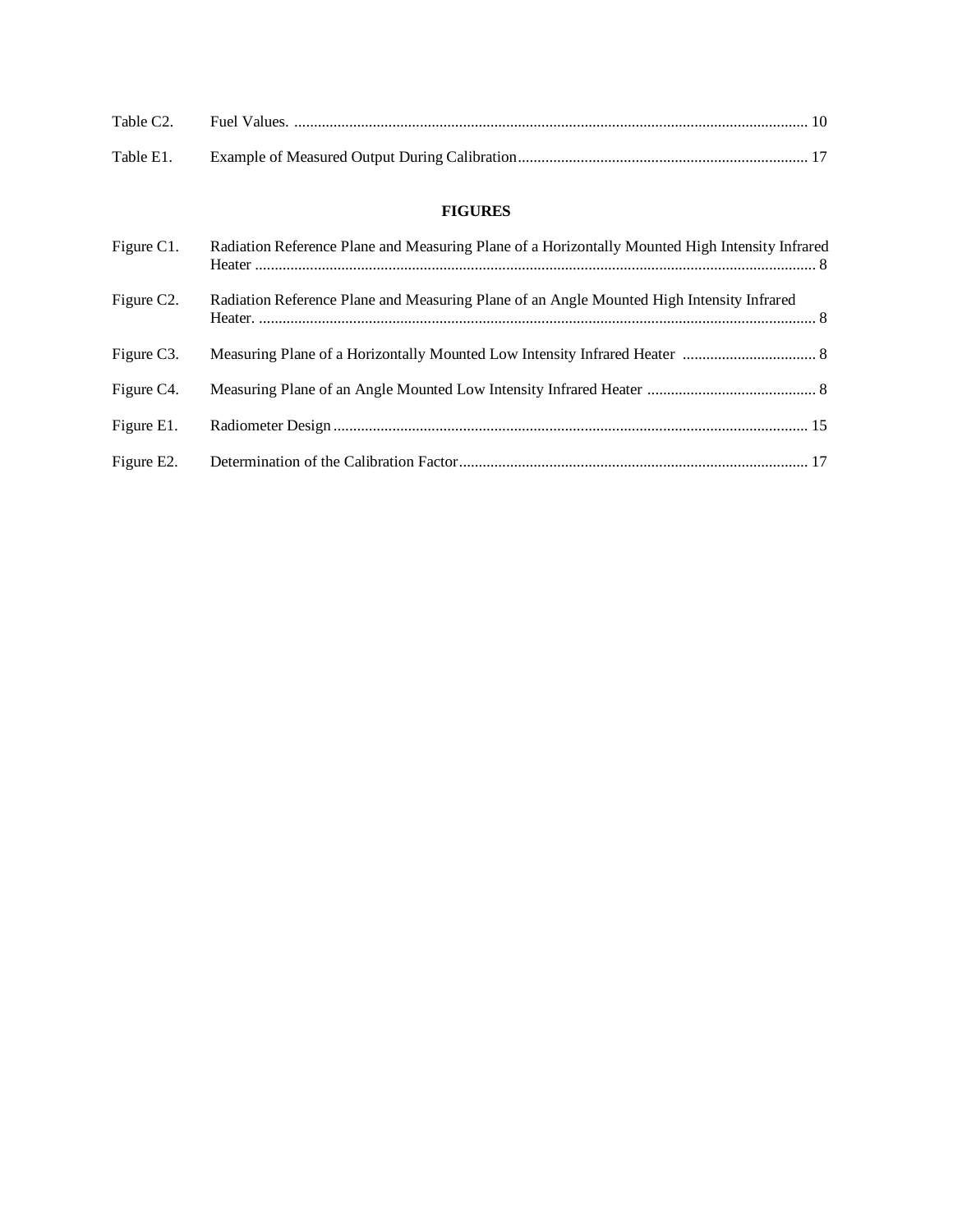# **PERFORMANCE RATING STANDARD FOR RADIANT OUTPUT OF GAS FIRED INFRARED HEATERS**

### **Section 1. Purpose**

**1.1** *Purpose*. The purpose of this standard is to establish for infrared heaters: definitions; test requirements; rating requirements; nomenclature; minimum data requirements for Published Ratings; marking and nameplate data; and conformance conditions.

**1.1.1** *Intent*. This standard is intended for the guidance of the industry, including manufacturers, engineers, installers, contractors and users.

**1.1.2** *Review and Amendment*. This standard is subject to review and amendment as technology advances.

### **Section 2. Scope**

**2.1** *Scope.* This standard applies to Infrared Heaters that are Gas-Fired High-intensity Infrared Heaters and Gas-Fired Low-intensity Infrared Heaters with inputs up to and including 117.5 kW per burner intended for installation in and heating of outdoor or indoor spaces.

**2.1.1** *Exclusions.* This standard does not apply to heaters that do not radiate their energy into a single measuring plane.

### **Section 3. Definitions**

All terms in this document will follow the standard industry definitions in the ASHRAE Terminology website [\(https://www.ashrae.org/resources--publications/free-resources/ashrae-terminology\)](https://www.ashrae.org/resources--publications/free-resources/ashrae-terminology) unless otherwise defined in this section.

**3.1** *Calibration Factor.* The results of the calibration provided by an ISO 17025 accredited testing/calibration laboratory in the form of a calibration factor consisting of a constant (a) and offset (b).

**3.2** *Gross Radiant Coefficient.* Heat emitted by the appliance through the radiation reference plane divided by the gross heat input of the test gas.

**3.3** *Infrared Factor.* A performance rating factor based on the gross radiant coefficient. Refer to Table 1.

**3.4** *Infrared Heater.* A heater which directs a substantial amount of its energy output in the form of infrared energy into the area to be heated. Such heaters may be of either the vented or unvented type. The following are types of infrared heaters.

**3.4.1** *High-intensity Infrared Heater.* An infrared heater which has a radiating surface that typically operates at or above  $732.0^{\circ}$ C.

**3.4.2** *Low-intensity Infrared Heater*. An infrared heater which has a radiating surface that typically operates at temperature less than  $732.0^{\circ}$ C.

**3.4.2.1** *Radiant Tube Infrared Heater*. Typically, a low intensity infrared heater in which combustion takes place within a tube or conduit.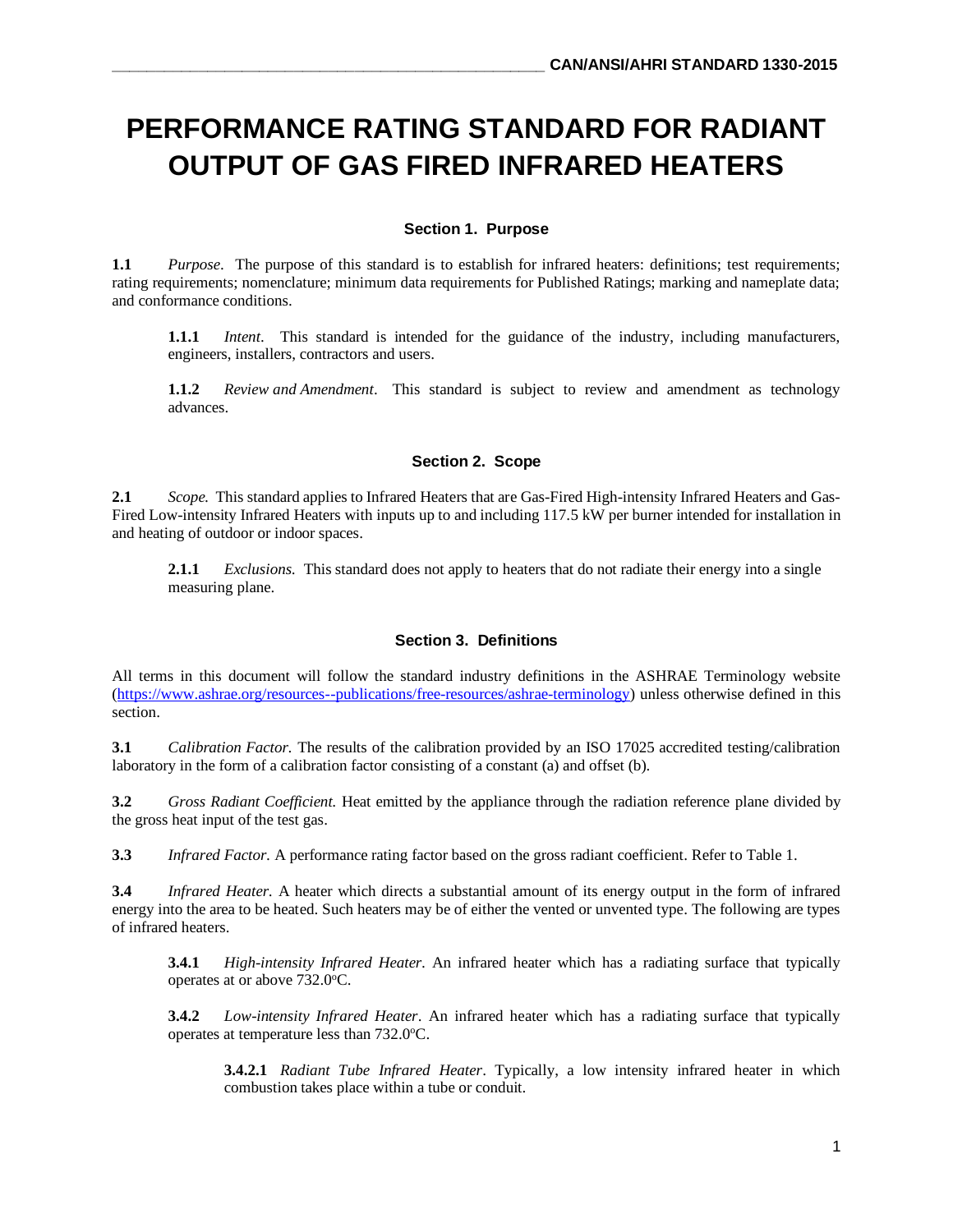**3.5** *Measuring Cell*. A measuring cell is defined as the area contained by four (4) adjacent nodal points of a measuring grid.

**3.6** *Measuring Plane.* A plane parallel and below the radiation reference plane.

**3.7** *Measuring Grid.* Regular arrangement in the measuring plane of straight lines running parallel and perpendicular to the longitudinal axis of the appliance.



**3.8** *Minimum Angle*. The minimum installation angle specified by the manufacturer. The minimum angle is measured from the horizontal plane.

**3.9** *Nodal Point/Node.* A nodal point or node is the intersection of the perpendicular and parallel grid lines on the measuring plane, where an individual measurement is recorded. Four (4) adjacent nodal points confine a measuring cell.

**3.10** *Published Rating.* A statement of the assigned values of those performance characteristics, under stated Rating Conditions, by which a unit may be chosen to fit its application. These values apply to the model tested and identical models produced by the same manufacturer under different model numbers. The term Published Rating includes the rating of all performance characteristics shown on the unit or published in specifications, advertising or other literature controlled by the manufacturer, at stated Rating Conditions.

**3.10.1** *Standard Rating.* A rating based on tests performed at Standard Rating Conditions.

**3.11** *Radiation Reference Plane.* Flat surface bounded by the lower edge of the reflector or, in the case where radiant parts project below this lower edge of the reflector, the flat surface touching the lowest radiant part (refer to Figure 2).

**3.12** *Rating Conditions.* Any set of operating conditions under which a single level of performance results.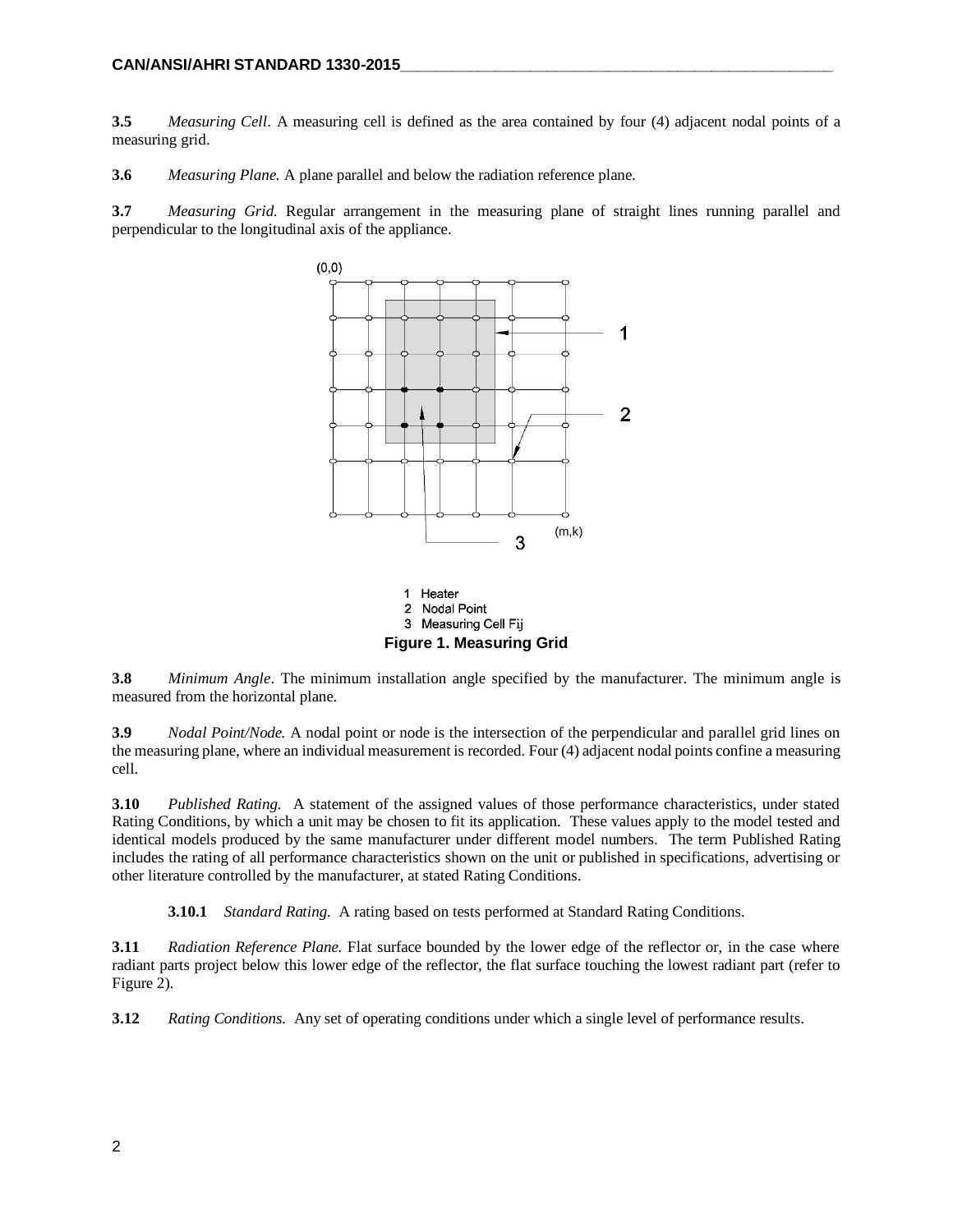

**Figure 2. – Radiation Reference Plane**

**3.12.1** *Standard Rating Conditions.* Rating Conditions used as the basis of comparison for performance characteristics.

**3.13** *"Shall" or "Should".* "Shall" or "should" shall be interpreted as follows:

**3.13.1** *Shall.* Where "shall" or "shall not" is used for a provision specified, that provision is mandatory if compliance with the standard is claimed.

**3.13.2** *Should. "*Should" is used to indicate provisions which are not mandatory but which are desirable as good practice.

### **Section 4. Test Requirements**

**4.1** *Test Requirements.* Published Ratings shall be verified by tests conducted in accordance with the test method described in Appendix C and in accordance with the rating requirements of Section 5.

### **Section 5. Rating Requirements**

**5.1** *Rating Requirements.* The Infrared Factor shall be established by using Table 1.

**5.2** *Standard Ratings.* Standard Ratings shall be established at the operating conditions specified in Section C4. All Standard Ratings shall be verified by tests in accordance with Appendix C.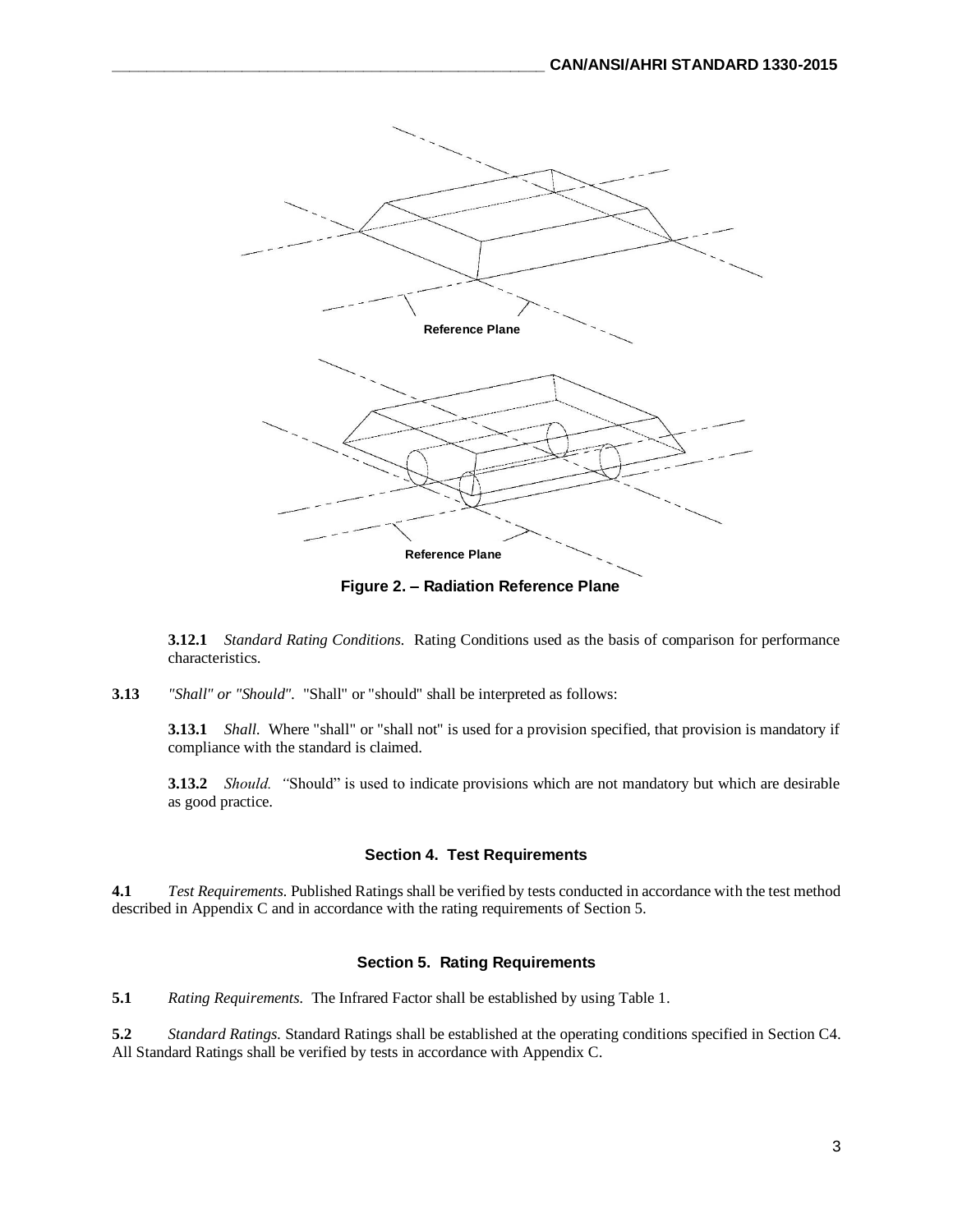**5.3** *Tolerances.* If the Gross Radiant Coefficient falls within ±0.005 of the ranges shown in Table 1, the rating shall be determined by the average of 3 sequential tests or by selecting the next lower Infrared Factor. The published rating shall not exceed the Infrared Factor calculated in accordance with Appendix C.

| <b>Table 1. Rating Requirements</b> |                      |
|-------------------------------------|----------------------|
| Gross Radiant Coefficient           | Infrared Factor (IF) |
| $\leq .35$                          | 7                    |
| > .35 < .40                         | 8                    |
| $> 0.40 \le 0.45$                   | 9                    |
| $> 0.45 \le 0.50$                   | 10                   |
| $> .50 \le .55$                     | 11                   |
| $> .55 \le .60$                     | 12                   |
| $> .60 \le .65$                     | 13                   |
| $> .65 \le .7$                      | 14                   |
| > 0.7                               | 15                   |

### **Section 6. Nomenclature**

|                                      | <b>Table 2. Nomenclature</b>                                               |                            |  |
|--------------------------------------|----------------------------------------------------------------------------|----------------------------|--|
| Symbol                               | Title                                                                      | Unit                       |  |
| a                                    | Constant                                                                   |                            |  |
| $a_{CO2}$                            | Coefficient in equation for $k_{CO_2(t_a)}$                                | $kPa^{-1}$ m $^{-1}$       |  |
| $a_{H_2O}$                           | Coefficient in equation for $K_{H_2O(t_a)}$                                | $kPa^{-1}$ m $^{-1}$       |  |
| $A_{CQ_2}$                           | Absorption factor of carbon dioxide                                        |                            |  |
| $A_{H_2O}$                           | Absorption factor of water vapor                                           |                            |  |
| $A_{TOT}$                            | Total Radiant correction factor for water vapor and CO <sub>2</sub> in air |                            |  |
| β                                    | Partial pressure factor                                                    |                            |  |
| b                                    | Signal offset                                                              |                            |  |
| $b_{\underline{{\cal C}{\cal O}}_2}$ | Coefficient in equation for $k_{CO_2(t_a)}$                                | $kPa^{-1}m^{-1}$ °C -1     |  |
| $b_{H_{2}O}$                         | Coefficient in equation for $K_{H_2O(t_a)}$                                | $kPa^{-1}m^{-1}$ °C -1     |  |
| D                                    | Thickness of Radiation Gas Layer.                                          | m                          |  |
| $E_{if}$                             | Average irradiance over the measuring cell                                 | $\mathrm{kW}/\mathrm{m}^2$ |  |
| $F_{if}$                             | Area of measuring cell                                                     | m <sup>2</sup>             |  |
| $H_s$                                | Gross calorific value of the test gas (at 15 °C, 1013.25 mbar, dry<br>gas) | $kWh/m^3$                  |  |
| $k_{\underline{CO_2}}$               | Coefficient in equation for emission factor of carbon dioxide              | $kPa^{-1}$ m $^{-1}$       |  |
| $k_{H_2O}$                           | Coefficient in equation for emission factor of water vapor                 | $kPa^{-1}$ m $^{-1}$       |  |
| L                                    | Length of the radiating surface of the heater                              | m                          |  |
| n                                    | Coefficient in equations for $k_{CO_2}$ and $k_{H_2O}$                     |                            |  |
| $p_{CO_2}$                           | Partial pressure of carbon dioxide in ambient air                          | kPa                        |  |
| $p_{H_2O}$                           | Partial pressure of water vapor in ambient air                             | kPa                        |  |
| p                                    | Gas supply pressure                                                        | mbar                       |  |
| $p_a$                                | Atmospheric pressure                                                       | mbar                       |  |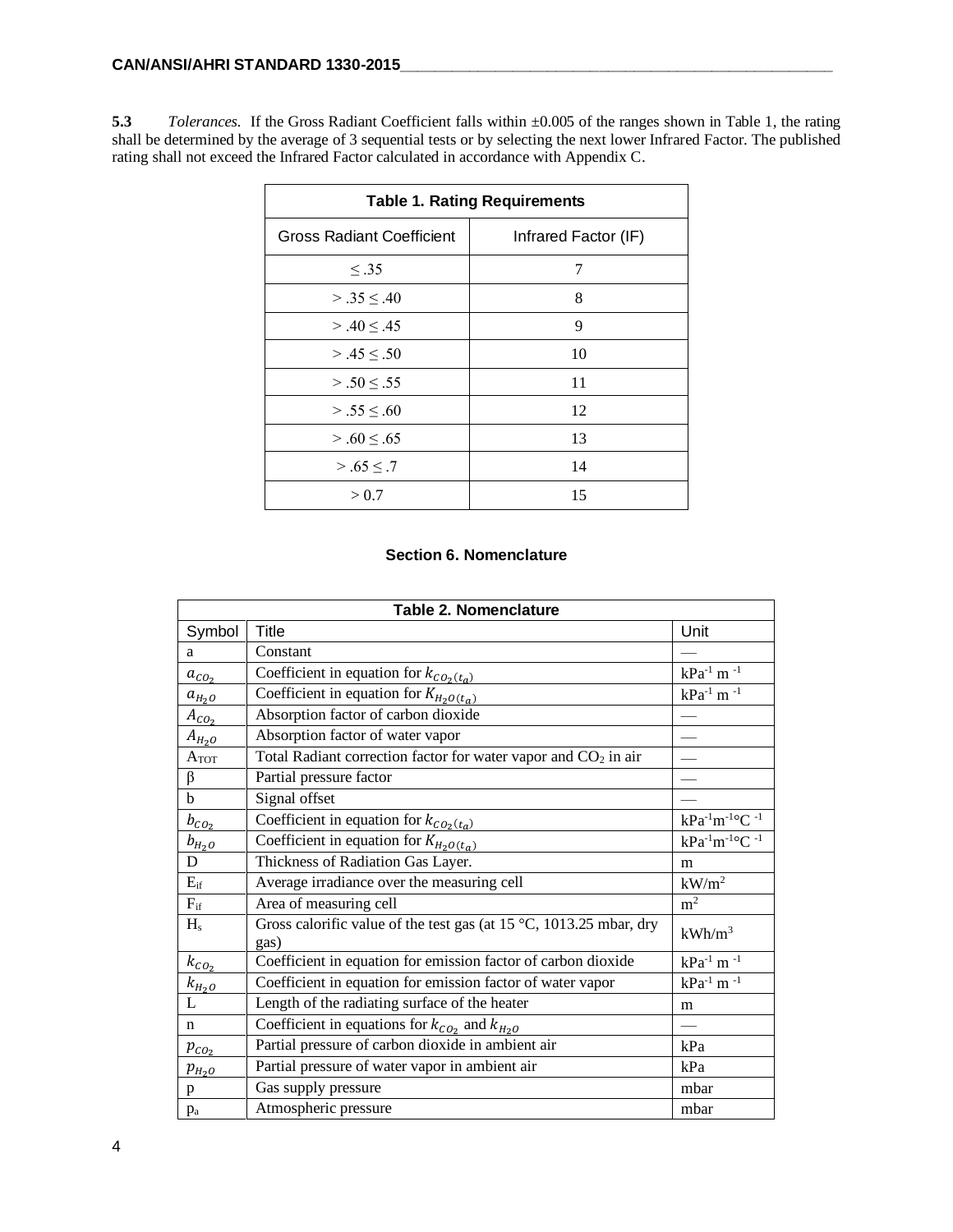| $Q_m$      | Measured heat input based on the net calorific value of the test<br>gas                     | W               |
|------------|---------------------------------------------------------------------------------------------|-----------------|
| $Q_{(R)C}$ | Radiant output after correction for absorption of radiation in air                          | W               |
| $Q_{(R)M}$ | Radiant output                                                                              | W               |
| R          | Minimum distance between the radiometer and the radiation<br>reference plane                | m               |
| $R_f$      | Radiant factor                                                                              |                 |
| $r_h$      | Relative humidity                                                                           | $\%$            |
| $t_a$      | Average ambient air temperature                                                             | $\rm ^{\circ}C$ |
| $t_{g}$    | Gas temperature at measuring point                                                          | $^{\circ}C$     |
| U          | Sensor voltage                                                                              | V               |
| $U_{if}$   | Average sensor voltage                                                                      | V               |
| $U_{ij}$   | Average sensor voltage                                                                      | V               |
| V          | Gas volume input at test conditions                                                         | $m^3/h$         |
| $V_{o}$    | Gas volume rate under reference conditions (at $15 \degree C$ , $1013.25$<br>mbar, dry gas) | $m^3/h$         |
| y          | Radiant intensity                                                                           | $kW/m^2$        |

### **Section 7. Minimum Data Requirements for Published Ratings**

**7.1** *Minimum Data Requirements for Published Ratings*. As a minimum, Published Ratings shall include all Standard Ratings. All claims to ratings within the scope of this standard shall include the statement "Rated in accordance with AHRI Standard 1330". All claims to ratings outside the scope of this standard shall include the statement "Outside the scope of AHRI Standard 1330". Wherever Application Ratings are published or printed, they shall include a statement of the conditions at which the ratings apply.

The following shall be reported for each appropriate model(s):

- Model Number
- Heat Input, kW
- Length of Heat Exchanger Tube including length of U-bends and elbows measured through the center-line (Radiant Tube Infrared Heaters only), m
- Infrared Factor
- Minimum angle. shall be specified if it is not tested in a horizontal position, Deg

#### **Section 8. Marking and Nameplate Data**

**8.1** *Marking and Nameplate Data*. As a minimum, the appliance shall display the manufacturer's name, model number, IR factor, heat input, and minimum angle. This information may be provided on multiple markings, if required.

**8.1.1** *Radiant Tube Infrared Heaters.* For Radiant Tube Infrared Heaters, the appliance shall also display the configuration (straight or U-tube), and heat exchanger length.

### **Section 9. Conformance Conditions**

**9.1** *Conformance*. While conformance with this standard is voluntary, conformance shall not be claimed or implied for products or equipment within the standard's *Purpose* (Section 1) and *Scope* (Section 2) unless such product claims meet all of the requirements of the standard and all of the testing and rating requirements are measured and reported in complete compliance with the standard. Any product that has not met all the requirements of the standard shall not reference, state, or acknowledge the standard in any written, oral, or electronic communication.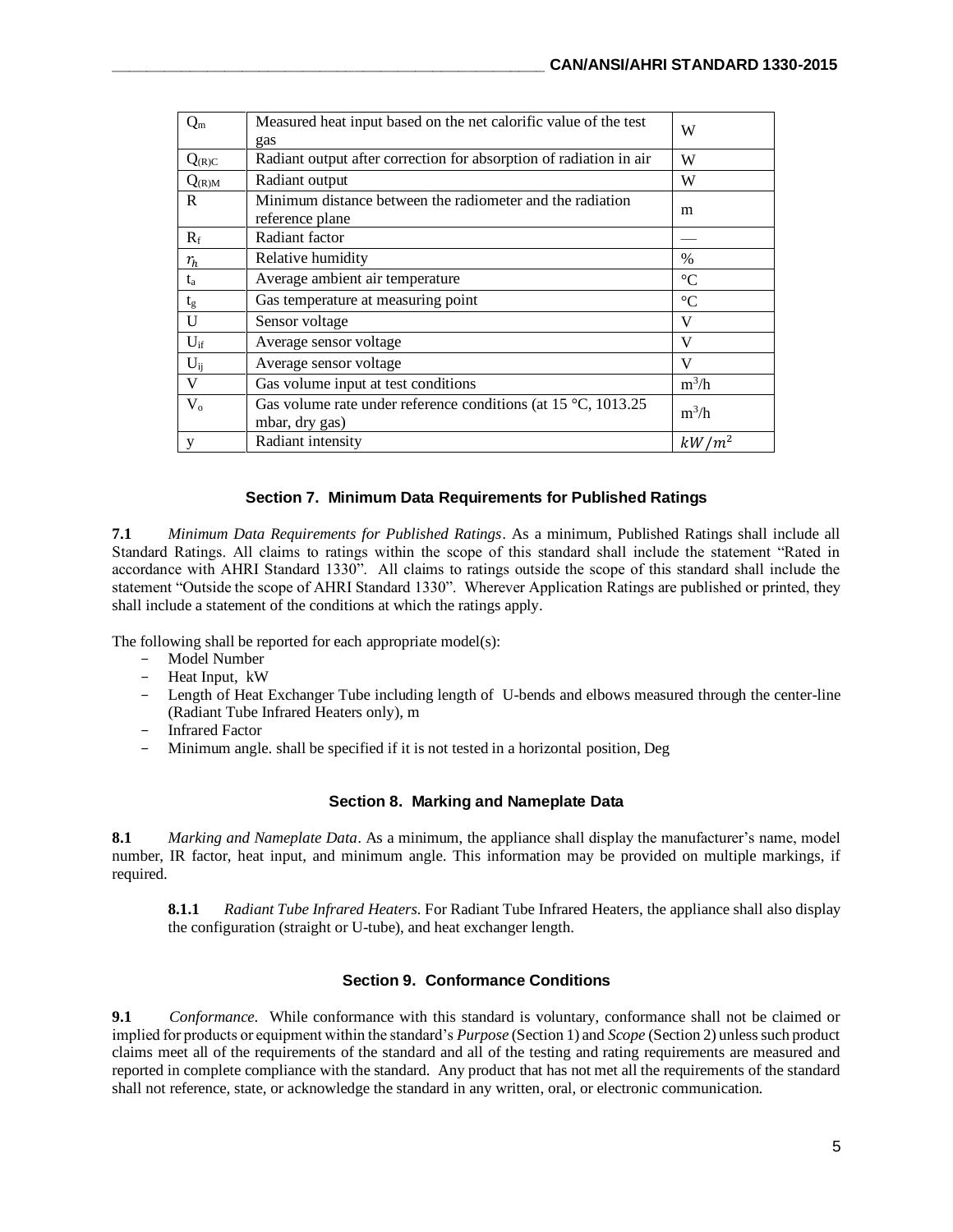# **APPENDIX A. REFERENCES – NORMATIVE**

**A1** Listed here are all standards, handbooks, and other publications essential to the formation and implementation of the standard. All references in this appendix are considered as part of this standard.

**A1.1** *ASHRAE Terminology,* [https://www.ashrae.org/resources--publications/free-resources/ashrae](https://www.ashrae.org/resources--publications/free-resources/ashrae-terminology)[terminology,](https://www.ashrae.org/resources--publications/free-resources/ashrae-terminology) 2014, American Society of Heating, Refrigerating and Air-Conditioning Engineers, Inc., 1791 Tullie Circle, N.E., Atlanta, GA 30329, U.S.A.

**A1.2** BS EN 416-2:2006, *Single burner gas-fired overhead radiant tube heaters for non-domestic use*, 2006, European Committee for Standardization, Rue De Stassart 36 B-1050 Brussels, Belgium.

**A1.3** BS EN 419-2:2006, *Non-domestic gas-fired overhead luminous radiant heaters Rational use of energy,* 2006, European Committee for Standardization, Rue De Stassart 36 B-1050 Brussels, Belgium.

**A1.4** ISO 17025:2005, *General requirements for the competence of testing and calibration laboratories*, 2005, International Organization for Standardization, Case Postale 56, CH-1211, Geneva 21 Switzerland.

## **APPENDIX B. REFERENCES – INFORMATIVE**

**B1** Listed here are standards, handbooks and other publications which may provide useful information and background but are not considered essential. References in this appendix are not considered part of the standard.

None.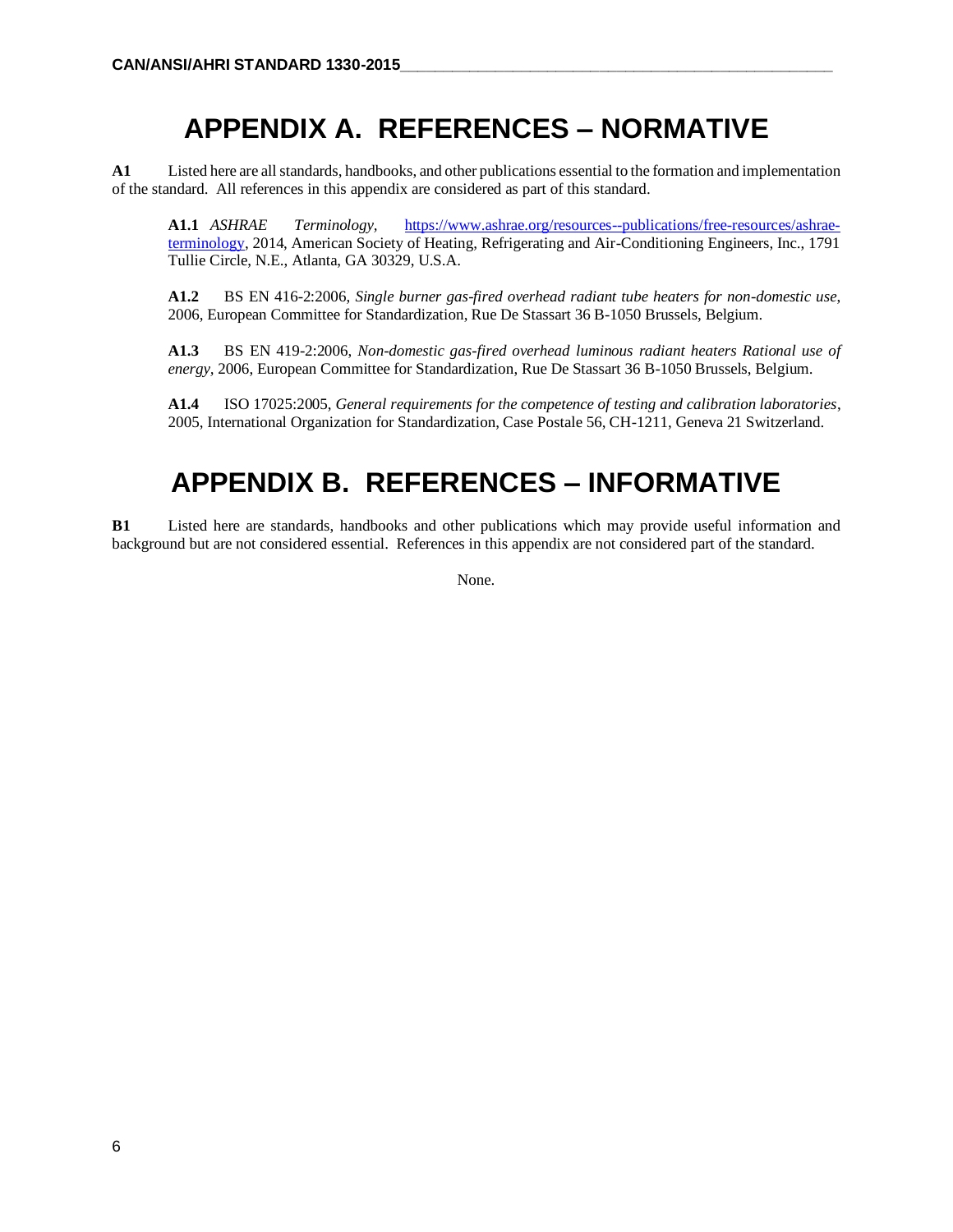## **APPENDIX C. METHODS OF TESTING FOR RATING INFRARED HEATERS– NORMATIVE**

- **C1** *Purpose*. The purpose of this appendix is to provide a method of testing for Infrared Heaters.
- **C2** *Scope.* Refer to Section 2 of the standard.
- **C3** *Test Equipment.*

**C3.1** *Radiometer Equipment.* The radiometer designed in conjunction with the method of test (Method B) EN 416-2 and EN 419-2 shall be used. Appendix D provides a source.

Note: Additional information on radiometer equipment may be obtained from Appendix E.

**C3.1.1** *Chopper Frequency.* The chopper frequency, with which the chopper wheel interrupts the reception of the radiation, shall be adjusted to match the calibration frequency of the radiometer. It shall remain constant during the test. The chopper frequency shall avoid the same frequency as the electrical supply frequency to the data acquisition equipment, for example, 50Hz or 60Hz.

**C3.1.2** *Radiometer Insulation.* A round radiation shield of insulating material with an outer diameter of 300 mm shall be placed flush to the head of the radiometer. The radiation shield shall be a minimum of 5 mm thick with a thermal conductivity  $< 0.05$  W/m-K.

**C3.1.2** *Radiometer Calibration.* The radiometer shall be calibrated by an ISO 17025:2005 accredited testing/calibration laboratory. Note the calibration procedure is described in Appendix E, Section E6 for reference.

Note: The calibration procedure is described in Appendix E, Section E6 for reference.

**C3.1.2.1***Validity of Radiometer Calibration.* The calibration shall be approved, if:

**C3.1.2.1.1** The time interval between measurement and the date of calibration is less than 3 months; or

**C3.1.2.1.2** The accredited testing/calibration laboratory will provide the results of the calibration in the form of a calibration factor consisting of a constant (a) and offset (b); or

**C3.1.2.1.3** There is evidence that the change in radiant output  $Q_{(R)M}$  (W) or voltage (V) shall not deviate more than 4% for a known radiant heat source. The irradiance of a non-adjustable controlled radiant heat source shall be immediately benchmarked following the radiometer calibration.

**C3.2** *Mechanical Test Equipment.* Test equipment shall:

**C3.2.1** If it is mechanical equipment, enable the appliance to be suspended horizontally or at the minimum angle in accordance with the requirements of manufacturer.

**C3.2.2** Provide a stable, mobile test arrangement enabling the radiometer to be adjusted accurately in the measuring plane.

Note: adjustment may be achieved by hand or automatically.

**C3.2.3** The radiometer shall be mounted from the base.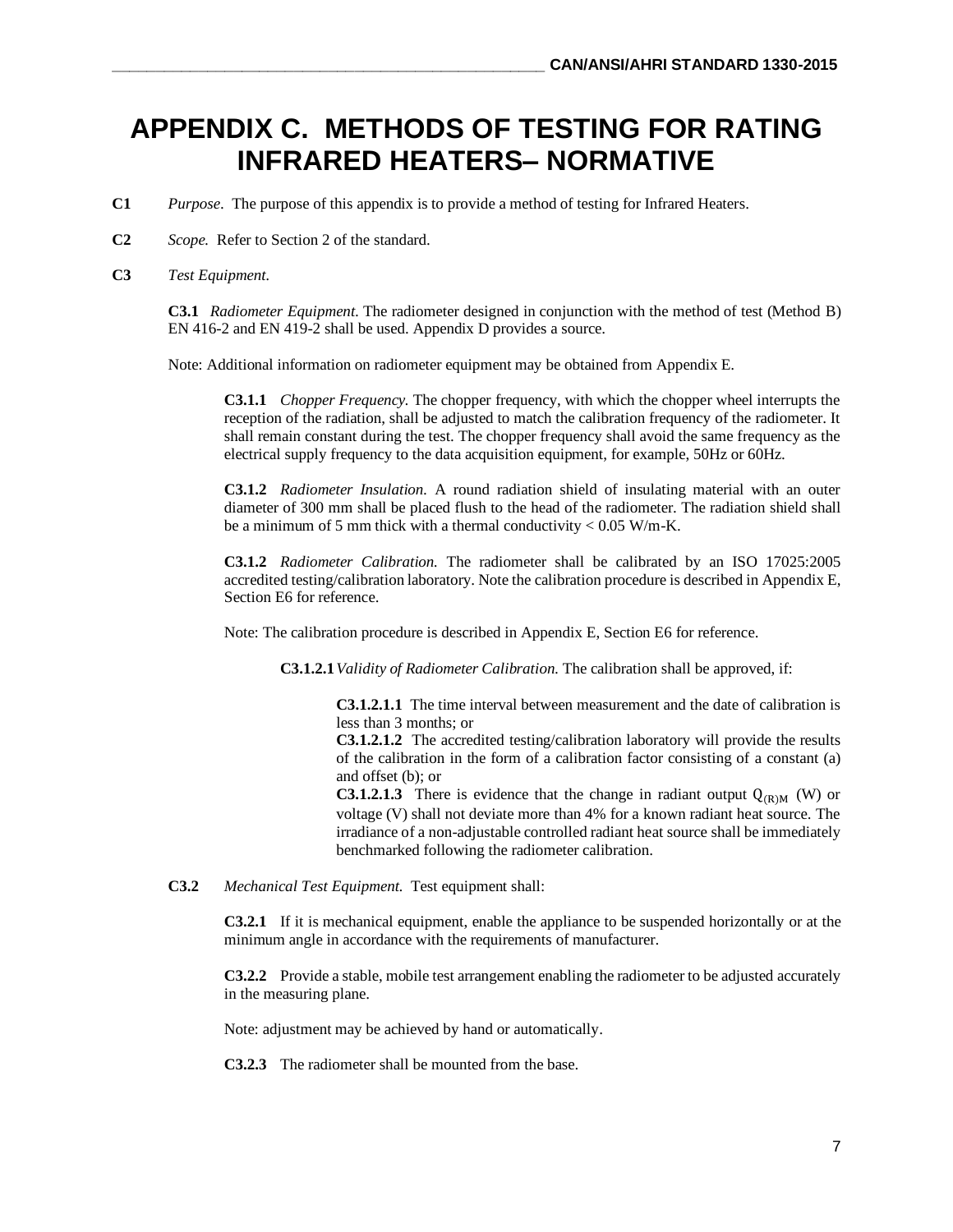**C3.3** *Radiometer Measurement Positions.* The irradiance measurement positions shall be established as below.

**C3.3.1** *Measuring Plane.* The radiometer shall be setup such that the measuring plane is 100mm ±3mm below the radiation reference plane (see Figure C1 through Figure C4).



**Figure C1. Radiation Reference Plane and Measuring Plane of a Horizontally Mounted High Intensity Infrared Heater**







**Figure C3. Measuring Plane of a Horizontally Mounted Low Intensity Infrared Heater**





**C3.3.2** *Measuring Grid.* Nodal points of the measuring grid are located at the intersection of the perpendicular and parallel grid lines such that the distance between all adjacent node points on these lines is 100 mm  $\pm$  2 mm. The cell size may vary based on the physical dimensions of the heater, however the cell dimensions shall remain equal, and the tolerance shall be constant for all cell sizes at  $\pm$  2 mm. for e.g. 50  $\pm$  2 mm.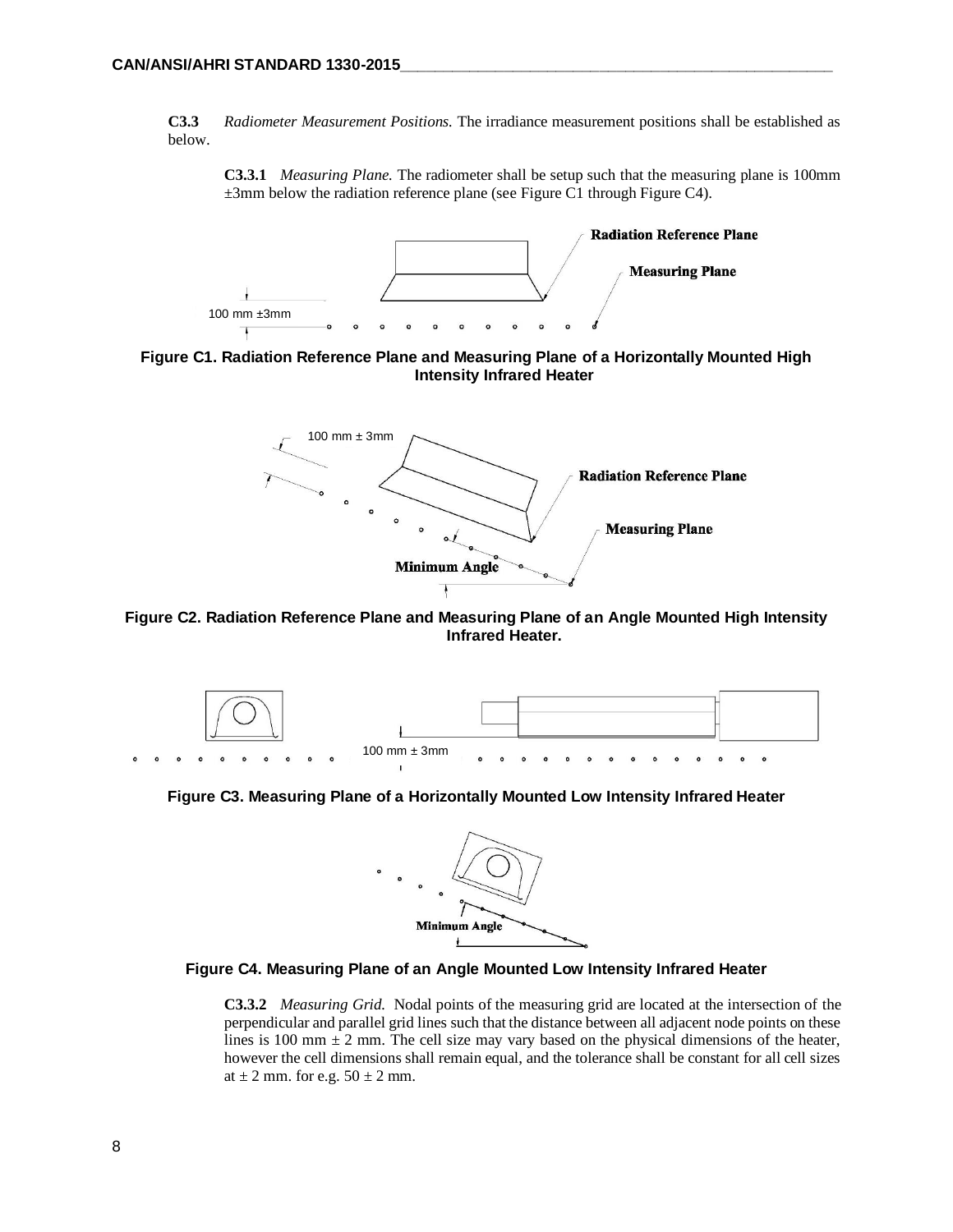**C3.3.2.1** *Establishing End Points of a Measuring Grid.* The measuring grid in the measuring plane shall be established in the following manner:

**C3.3.2.1.1** Establish the center line of the reference plane.

**C3.3.2.1.2** Locate a series of node points equally spaced along the center line.

**C3.3.2.1.3** Expand the measuring grid perpendicular to the center line locating additional node points until the measurement is less than 1% of the maximum measured irradiance under the appliance.

**C3.3.2.1.4** Establish additional node points longitudinally along the center line of the heater locating additional node points until the measurement is less than 1% of the maximum measured irradiance under the appliance.

**C3.3.2.1.5** The (0,0) nodal point is located at one corner of the measurement grid.

| C3.4 | Test Equipment Tolerance. See Table C1. |  |  |  |
|------|-----------------------------------------|--|--|--|
|------|-----------------------------------------|--|--|--|

| <b>Table C1. Equipment Precision and Accuracy Requirements</b> |                                                                                                       |                                   |
|----------------------------------------------------------------|-------------------------------------------------------------------------------------------------------|-----------------------------------|
| <b>Item</b>                                                    | Instrument accuracy                                                                                   | Instrument precision <sup>1</sup> |
| Atmospheric pressure                                           | $\pm$ 0.34 kPa                                                                                        | $\pm$ 0.17 kPa                    |
| Air temperature                                                | $\pm 0.5$ °C                                                                                          | $\pm$ 0.25 °C                     |
| <b>Relative Humidity</b>                                       | $±$ 1% R.H.                                                                                           | $0.5\%$ R.H.                      |
| Gas flow                                                       | $\pm$ 1% of reading                                                                                   | $0.014 \text{ m}^3$               |
| Heating value of fuel                                          | $\pm$ 1% of reading                                                                                   | $0.0745$ MJ/m <sup>3</sup>        |
| Time                                                           | $\pm$ 0.5 s/h                                                                                         | $0.25$ s/h                        |
| Nitrogen Flow                                                  | $\pm 10$ L/h                                                                                          | $2.5$ L/h                         |
| precision.                                                     | Note: 1. The smallest scale division on an instrument used shall not be more than twice the specified |                                   |

#### **C4** *Test Requirements and Operating Conditions.*

**C4.1** *General.* The test shall be carried out with the appliance mounted horizontally in accordance with the manufacturer's instructions, or if the appliance is not intended to mount horizontally then the test shall be carried out at the minimum mounting angle from the horizontal. The appliance shall be suspended at least 1.2 m above the floor. Vented infrared heaters shall be set up with the minimum vent length and venting system specified in the manufacturer's installation instructions.

**C4.2** *Working Area.* The test shall be carried out in a working area having a floor with a non-metallic surface. The working area shall be of a size to allow installation of the appliance and shall:

**C4.2.1** Provide sufficient ventilation to remove the combustion products and heat generated by the appliance

**C4.2.2** Have an ambient air temperature of  $20 \pm 5^{\circ}$ C measured outside the direct radiation from the Infrared Heater being tested

**C4.2.3** Have an airflow around the temperature and relative humidity sensors shall be less than 0.25 m/s.

**C4.3** *Thermal Equilibrium of the Radiometer*. The temperature of the sensor shall be determined during the entire measurement period and recorded at each measurement point. Adjust the temperature of the coolant water through the probe to maintain a sensor temperature within the range of  $20^{\circ}C \pm 0.75^{\circ}C$  during the measurement period.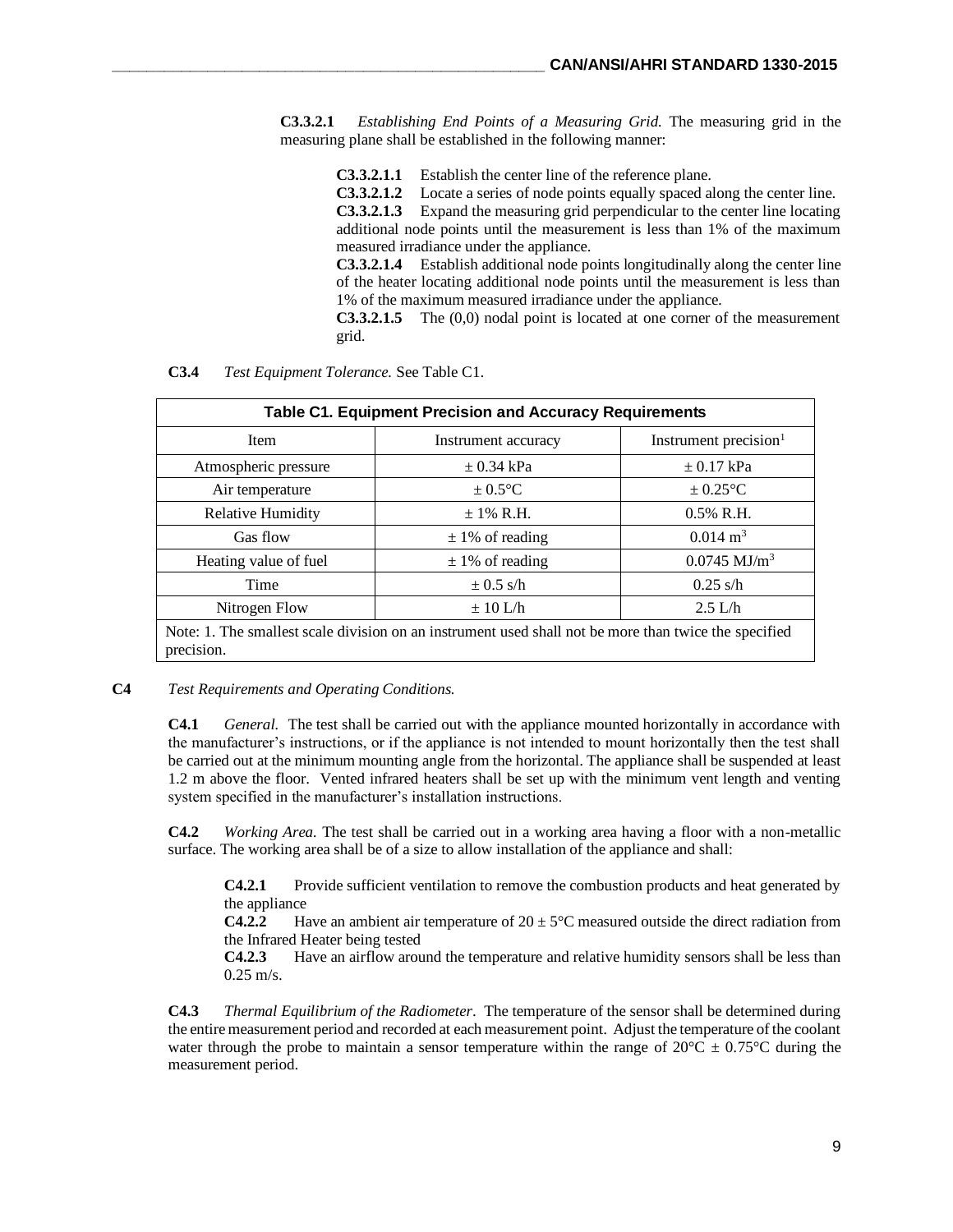**C4.4** *Nitrogen Purging of the Radiometer.* Dry nitrogen at a flow rate of  $50 \pm 25$  L/h shall be used to purge the radiometer probe during all of the test.

**C4.5** *Steady State Conditions.* The Infrared Heater shall be operated until the heater attains the steady state condition as defined by the manufacturer. If not defined by the manufacturer, the infrared heater shall be operated for a minimum period of 30 minutes.

**C4.6** *Heat Input.* The appliance shall be tested with natural gas unless approved for propane gas use only. Determine the actual higher heating value in kWh/m<sup>3</sup> for the gas to be used in the test with an error no greater than  $\pm 1\%$ . Heat input (Q<sub>m</sub>) shall be adjusted to be  $\pm 2\%$  of the nameplate rating. In conducting the performance test specified herein, gases with characteristics approximately as shown in Table C2 shall be used.

| <b>Table C2. Fuel Values</b> |                         |                  |
|------------------------------|-------------------------|------------------|
| Fuel Type                    | Heating Values, Hs      | Specific Gravity |
| Natural Gas                  | $11.14 \text{ kWh/m}^3$ | 0.65             |
| Propane Gas                  | $25.86 \text{ kWh/m}^3$ | 1.53             |

#### **C5** *Test Procedure.*

**C5.1** *Measuring Principle.* Radiant output is determined by means of a radiometric method in which the irradiance in the measuring plane is measured and the measured values are integrated over the area of the measuring grid.

**C5.2** *Radiant Output Measurement.* Immediately following verification that the infrared heater has reached steady state conditions, use the radiometer to measure the radiant output at each nodal point in the measuring plane. The measured value of radiant output at each node shall be recorded.

The radiometer axis shall not incline by more than 2 degrees from perpendicular to the measurement plane.

Note: It is recommended that the measuring sequence is recorded using an automatic system.

**C5.3** *Calculation of Radiant Output Heat.* The radiant output corresponds to the sum of all the products between the individual node surface and the arithmetic mean of the measured values of the irradiance of the four nodes forming each node surface.

**C5.3.1** *Average Voltage of a Measuring Cell.* The average appliance voltage of a cell  $(U_{if})$  is given by Equation C1.

$$
U_{if} = \frac{U_{i-1,j-1} + U_{i-1,j} + U_{i,j-1} + U_{ij}}{4}
$$
 C1

Where:  $U_{if}$  = Average voltage V  $U_{ii}$  = Voltage at a node, V  $i \in (1, 2, ..., m)$  $j \in (1, 2, ..., k)$ 

**C5.3.2** *Average Irradiance of the Measuring Cell.* The average irradiance of a measuring cell is given by Equation C2.

$$
E_{if} = U_{if} \cdot a + b \tag{C2}
$$

Where: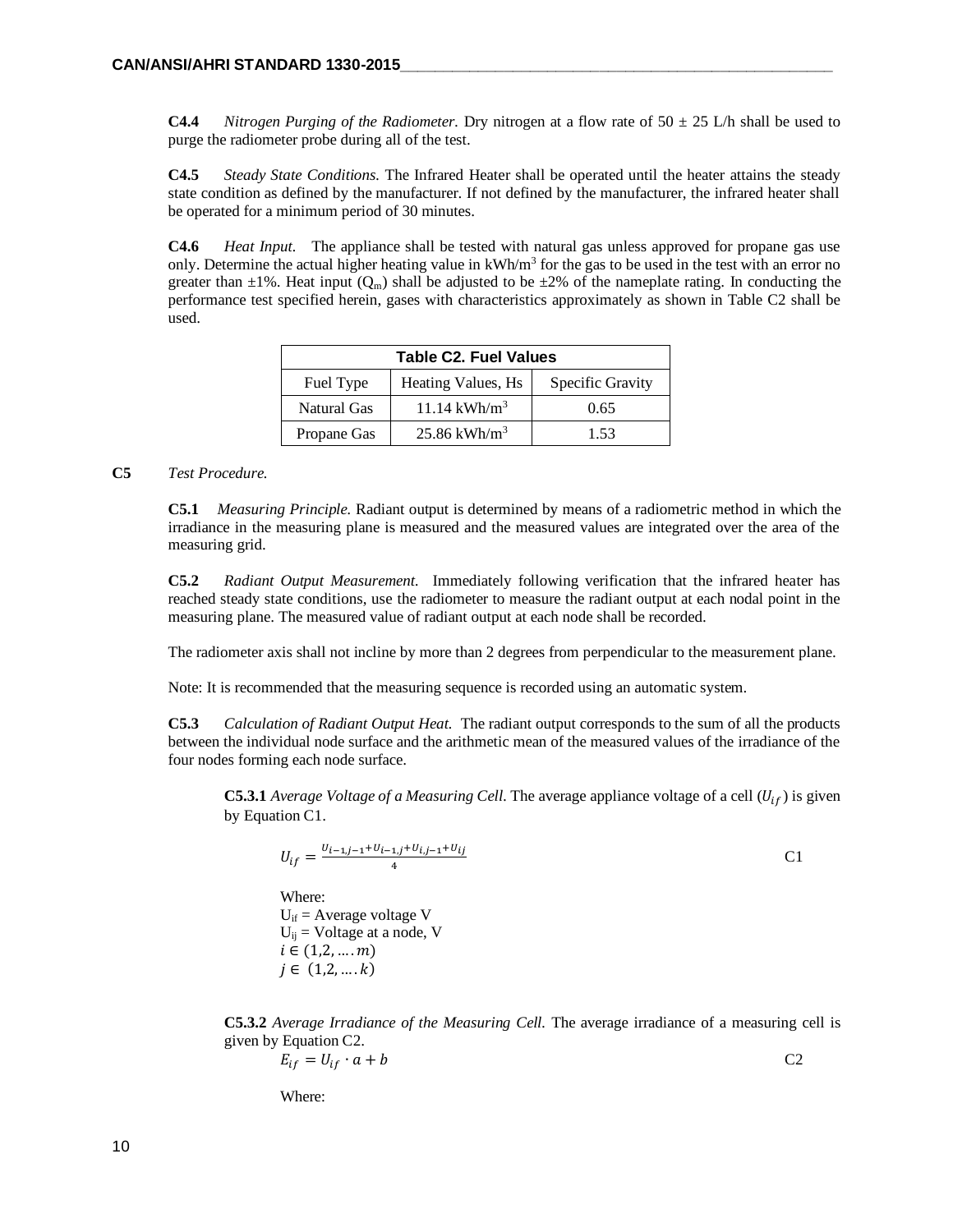$U_{if}$  = Average voltage, V

 $a =$  Calibration factor gradient of the line

 $b =$  Calibration factor signal offset

**C5.3.3** *Radiant Output.* The radiant output  $Q_{(R)M}$  is given by Equation C3.

$$
Q_{(R)M} = E_{if} \sum_{(i=1,f=1)}^{(i=n,f=k)} F_{if}
$$
 C3

Where:  $E_{if}$  = Average irradiance of a measuring cell, W/ m<sup>2</sup>  $F_{if}$  = Area of measuring cell, m<sup>2</sup>  $f \in (1, 2, \dots, k)$  $i \in (1, 2, ..., m)$  $Q_{(R)M}$  = Radiant Output, W

**C5.4** *Calculation of Heat Input.* The heat input  $Q_m$  to the appliance is given by Equation C4.

$$
Q_m = \frac{V_o(I_s)}{1000} \tag{C4}
$$

$$
V_o = V \left[ \frac{288.75}{273.15 + t_g} \cdot \frac{p_{a+}p}{1013.25} \right]
$$
 C5

Where:

 $H_s$  = Gross calorific value of the test gas, kWh/m<sup>3</sup>  $p_a =$  Atmospheric pressure, mbar  $p = Gas$  supply pressure, mbar  $Q_m$  = Measured heat input, W  $t_g =$ Gas temperature at measuring point, °C  $V =$  Gas volume input at test conditions,  $m^3/h$  $V_0$  = Gas volume rate under reference conditions (15°C, 1013.25 mbar, dry gas), m<sup>3</sup>/h

**C5.5** *Correction of Measured Output for Absorption by Air*. Only the absorption of water vapor  $(H_2O)$  and carbon dioxide  $(CO_2)$  in air are considered for corrections to measured output.

*C5.5.1 Thickness of Radiation Gas Layer (D).* The thickness of the radiation gas layer is given by Equation C6.

$$
D = 1.57 \cdot R - \frac{0.57R}{1 + 0.183 \left(\frac{L}{R}\right)}
$$
 C6

Where:

 $D =$  Thickness of radiation gas layer, m

 $L =$  Length of the radiating surface of the heater, m

 $R =$  Minimum distance between the radiometer and the radiation reference plane, m

**C5.5.2** *Absorption of Radiation by Water Vapor.* The absorption factor  $(A_{H_2O})$  is calculated using Equation C7.

$$
A_{H_2O} = 1 - e^{(-k_{H2O}(t_a) \cdot (p_{H_2O} \cdot D)^n)}
$$

Where:

 $A_{H_2O}$  = Absorption factor of water vapor

 $k_{H_2O(t_a)}$  = Coefficient of the water vapor emission factor at temperature t<sub>a</sub>, kPa<sup>-1</sup> m<sup>-1</sup>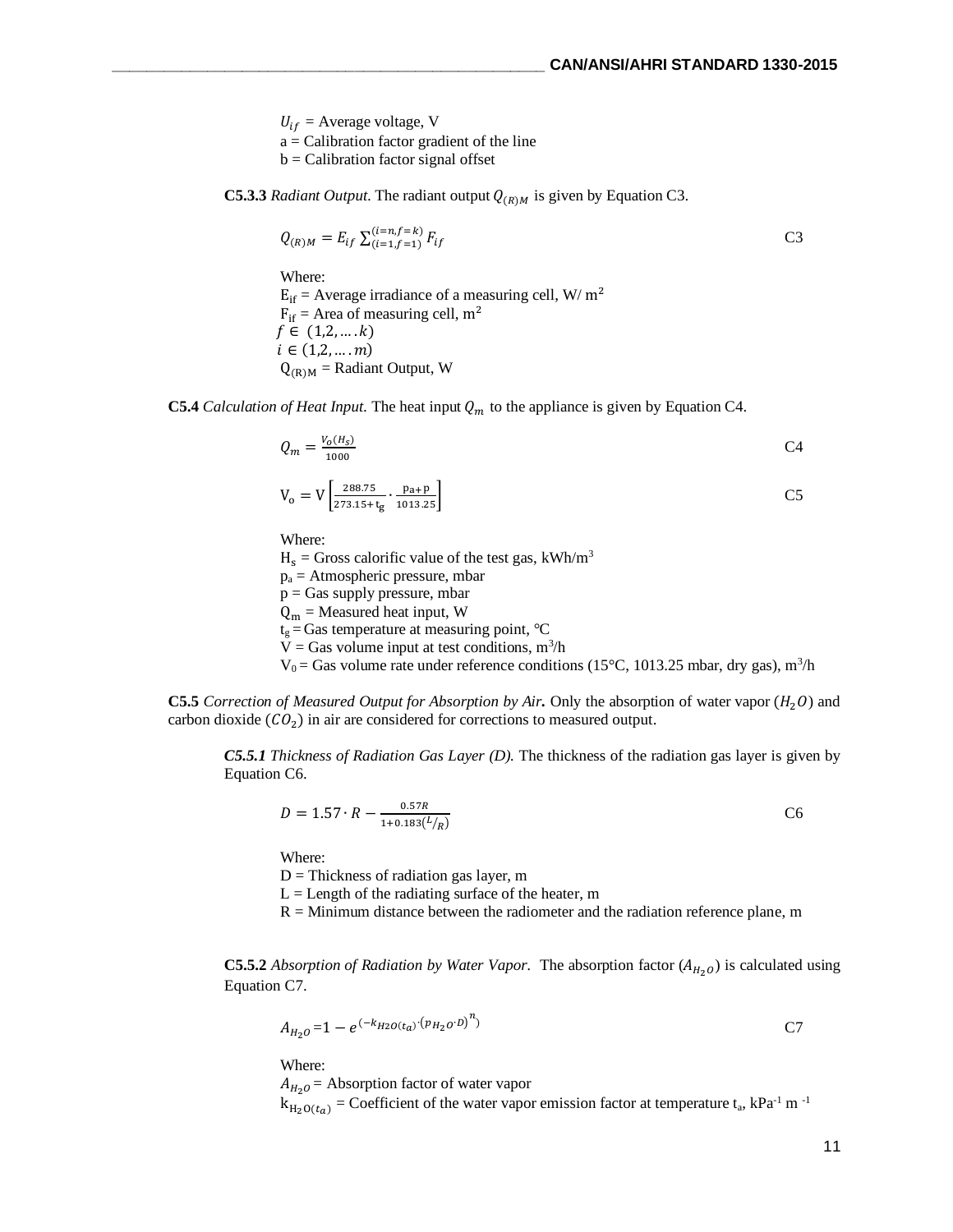$p_{H_2O}$  = Partial pressure of water vapor in ambient air, kPa D = Thickness of Radiation Gas Layer, m  $t_a$  = Average ambient air temperature,  $\mathrm{C}$  $n = 0.7032 \cdot (p_{H_2O} \cdot D)^{-0.0972}$ C8

**C5.5.2.1** *Partial Pressure of Water Vapor in Ambient Air.* Partial pressure of water vapor in ambient air is calculated using Equation C9.

$$
p_{H_2O} = 0.1 \cdot \frac{r_h}{100} \cdot 6.1078 \cdot (e^{17.08 * \frac{t_a}{243.175 + t_a}})
$$

Where:

 $r_h$  = Relative humidity, %

 $t_a$  = Average ambient air temperature, <sup>o</sup>C

**C5.5.2.2** *Coefficient of the Water Vapor Emission Factor at Ambient Temperature.* The Coefficient of the water vapor emission factor at ambient temperature is calculated using Equation C10.

$$
K_{H_2O(t_a)} = a_{H_2O} + b_{H_2O} \cdot \frac{t_a}{1000}
$$
 C10

Where:

$$
a_{H_2O} = 0.062 \cdot (p_{H_2O} \cdot D)^{0.0283}
$$
 C11

$$
b_{H_2O} = 0.0038 \cdot ln(p_{H_2O} \cdot D) - 0.0463
$$
 C12

**C5.5.3** *Absorption of Radiation by Carbon Dioxide.* The absorption factor of carbon dioxide  $(A_{CO_2})$  is given by Equation C13.

$$
A_{CO_2} = 1 - e^{\left[-k_{CO_2(t_a)}(p_{CO_2} \cdot D)^n\right]}
$$
 C13

Where:

 $p_{CO_2}$  = partial pressure of carbon dioxide in ambient air  $D =$  average thickness of the radiating gas layer, m

**C5.5.3.1** *Partial Pressure of Carbon Dioxide in Ambient Air.* The partial pressure of carbon dioxide  $p_{CO_2}$  is approximately equal to 0.03 kPa corresponding to a content of 300 ppm in  $CO<sub>2</sub>$  in air.

**C5.5.3.2** *Coefficient of the Carbon Dioxide Emission Factor at Ambient Temperature.* The Coefficient of the carbon dioxide emission factor at ambient temperature is calculated using Equation C14.

$$
k_{CO_2(t_a)} = a_{CO_2} + b_{CO_2} \cdot \frac{t_a}{1000}
$$
  
Where:  

$$
a_{CO_2} = 0.0532
$$
  

$$
b_{CO_2} = 0.00168
$$
  
n = 0.527

**C5.5.4** *Total Radiation Absorption Factor.* The total radiation absorption factor  $A_{T \circ T}$  for water vapor and carbon dioxide for a radiant output  $Q_{(R)M}$  is given by Equation C15.

$$
A_{TOT} = A_{co_2} + \beta \cdot A_{H_2O} \cdot (1 - A_{co_2})
$$
 C15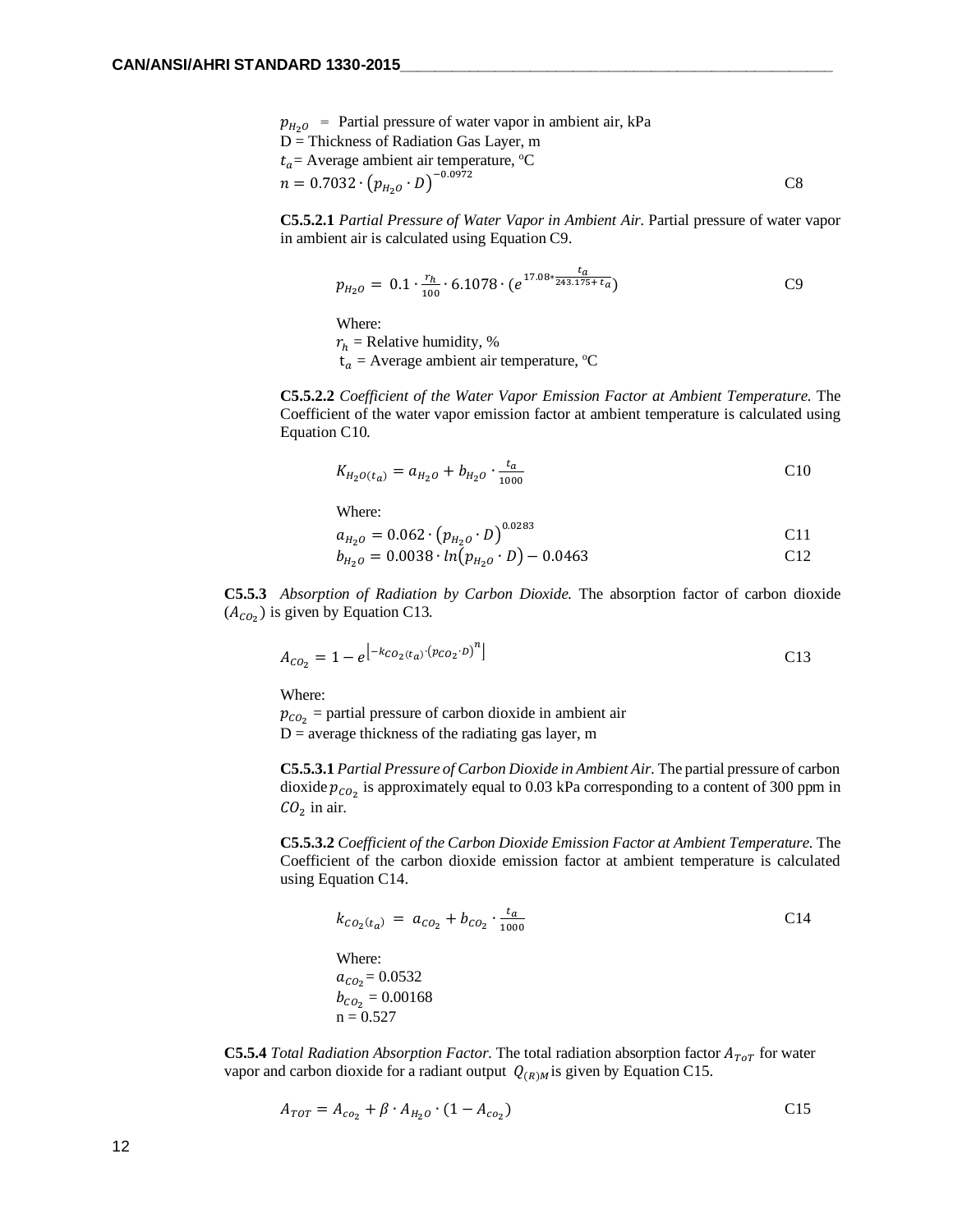Where:

$$
A_{TOT} = \text{Total radiation absorption factor}
$$
  
\n
$$
A_{co_2} = \text{Absorption factor of carbon dioxide, Equation C13}
$$
  
\n
$$
A_{H_2O} = \text{Absorption factor of water vapor, Equation C7}
$$
  
\n
$$
\beta = 1 + \frac{p_{H_2O}}{100} \cdot (0.76 - 0.0328 \cdot \sqrt{p_{H_2O} \cdot D})
$$
 C16

This equation is valid for  $p_{H_2O}$  values between 0 kPa to 20 kPa and (  $p_{H_2O}$ ·D) values between 0 kPam and 1 kPA-m. The partial pressure of water vapor cannot exceed this range if the test is conducted in accordance with the standard test conditions.

**C5.6** *Calculation of Corrected Radiant Output.* The radiant output corrected for absorption by water vapor and carbon dioxide is calculated using Equation C17.

$$
Q_{(R)C} = \frac{Q_{(R)M}}{1 - A_{TOT}} \tag{C17}
$$

Where:

ATOT = Total radiation absorption factor  $Q_{(R)C}$  = Radiant output corrected for absorption by water vapor and carbon dioxide, W  $Q_{(R)M}$  = Radiant output, W

**C5.7** *Calculation of Gross Radiant Coefficient.* The gross radiant coefficient of the appliance is given by Equation C18.

$$
R_f = \frac{Q_{(R)C}}{Q_m} \tag{C18}
$$

Where:

 $Q_m$  = Measured heat input, W  $Q_{(R)C}$  = Radiant output corrected for absorption by water vapor and carbon dioxide, W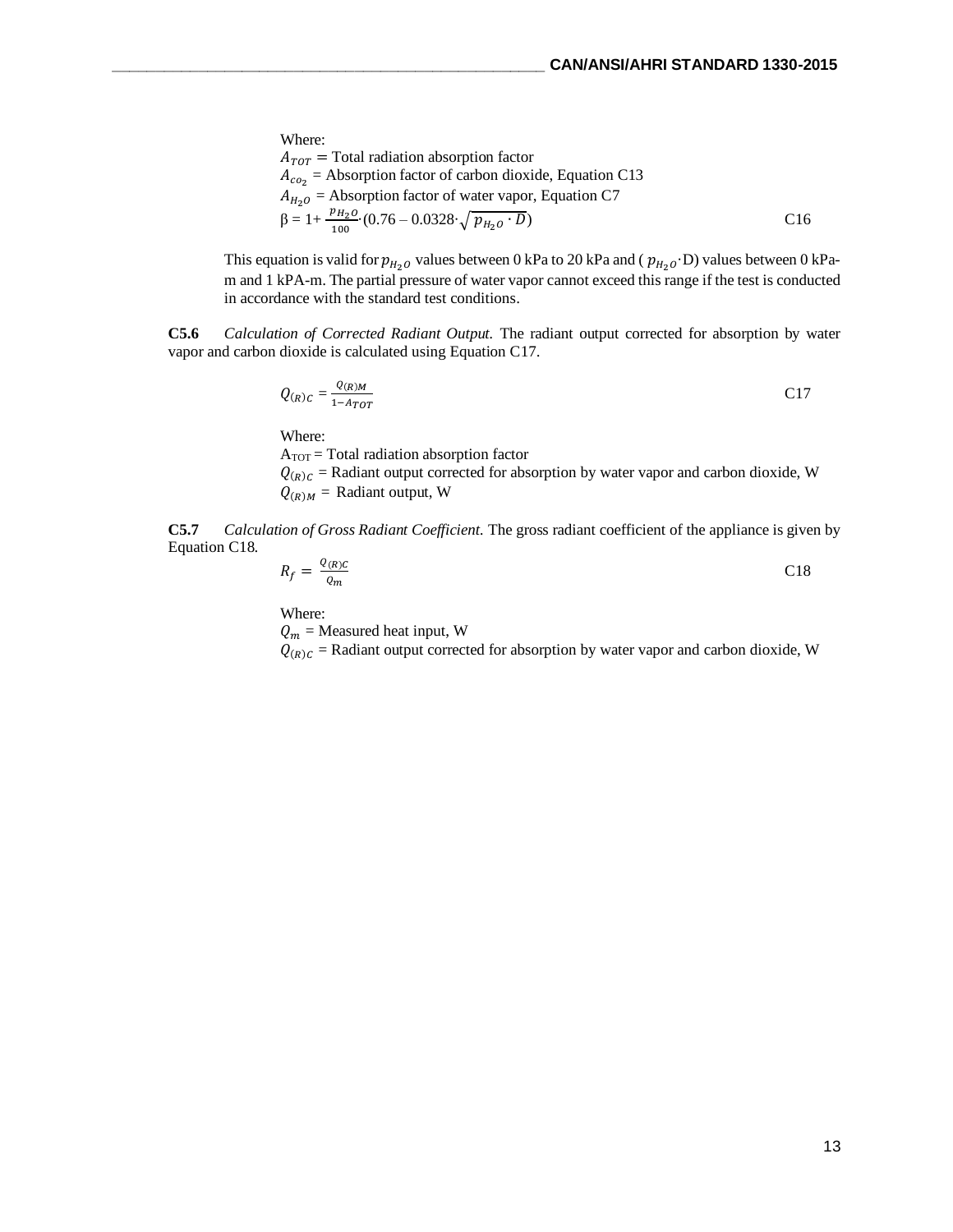# **APPENDIX D. RADIOMETER SOURCE - INFORMATIVE**

**D1** *Radiometer Equipment Source*. A manufacturer of a suitable radiometer known to the Committee is DVGW-Forschungsstelle, am Engler-Bunte-Institut, des Karlsruher Instituts für Technologie (KIT), Prueflaboratorium Gas, Engler-Bunte-Ring 7, D-76131 Karlsruhe (Germany) [\(www.dvgw-ebi.de\)](http://www.dvgw-ebi.de/). An equivalent designed in conjunction with the method of test (Method B) EN 416-2 and EN 419-2 may be used. AHRI Standard 1330 is based on EN 416-2 and EN 419-2 and uses the same test equipment. The details of the design are proprietary information of DVGW.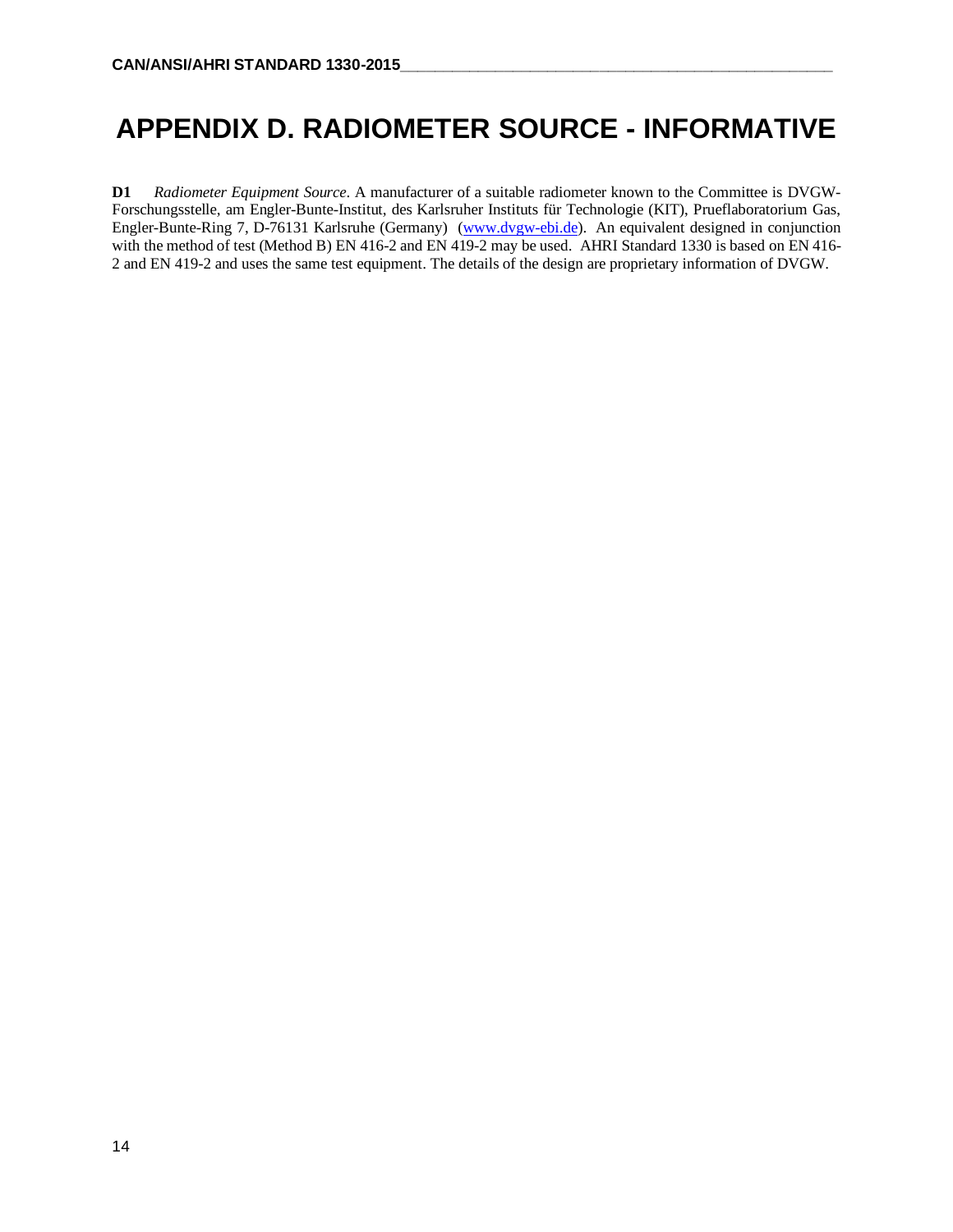# **APPENDIX E. RADIOMETER DESIGN FEATURES - INFORMATIVE**

**E1** *Principles of Radiometer Design Features.* The radiation enters the radiometer through the upper orifice in Plate I, Figure E1, and is reflected several times on the inner surface of the integrating sphere. The radiation is collected by the pyro-electric detector. To avoid direct radiation being received by the detector, a horizontal, gold-plated disc is installed in the center of the integrating sphere. The upper orifice has sharp edges and the sphere is internally gold-coated so as to produce diffuse reflection (thickness of the gold layer 5 µm to 10 µm) of the infrared radiation. The radiation received by the pyro-electric detector is interrupted periodically by a chopper wheel. The output of the detector is controlled electronically in order to achieve a continuous signal of between 0V and 10V.

**E2** *Nitrogen Purging of the Radiometer.* To protect the internal parts of the probe and the surfaces of the integrating sphere against the intrusion of dust or gas and any condensation, the probe is continuously purged with dry nitrogen. The pipes for supplying and removal of nitrogen must be protected from the influence of radiation.

**E3** *Radiometer Technical Design.* Figure E1 shows a suitable design for the radiometer. This consists of four brass plate screwed together to a unit. The radiometer is required to be cooled by water to protect the electronics, the detector and the chopper. The temperature of the cooling water should be controlled to avoid excess cooling or heating. A thermometer (e.g. PT-100) is installed for the purpose of temperature control.



| Key | Description                        |
|-----|------------------------------------|
|     | Nitrogen Purge                     |
|     | Water Inlet and Outlet for Cooling |
|     | Plate I (water cooled)             |
|     | Plate II                           |
|     | <b>Pyroelectric Detector</b>       |
|     | Plate III                          |
|     | Plate IV                           |

**Figure E1. Radiometer Design**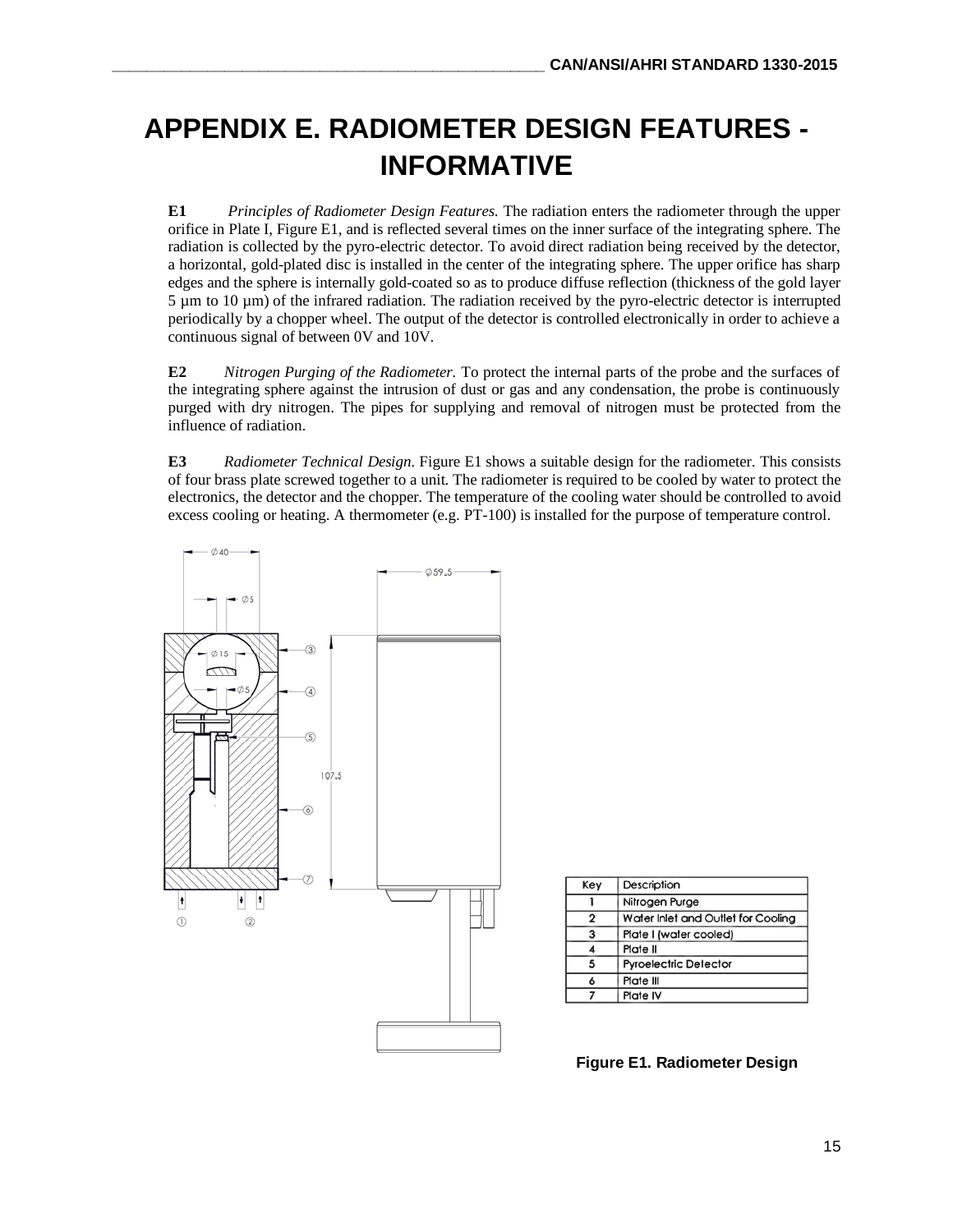**E4** *Chopper Frequency.* Adjusting the frequency of the chopper wheel is necessary for correct operation of the amplifier given the frequency of the electrical power supply.

**E5** *Pyro-electric Detector.* It is recommended to use a pyro-electric detector (e.g LiTaO<sub>3</sub>) together with an adequate window for transmission of the radiation (e.g. a window made of KBr with a protective layer) with a spectral range of  $0.8 \mu$ m to  $40 \mu$ m. The pyro-electric detector is used in the voltage mode. In this mode, the sensitivity of the detector depends on the frequency of the chopper wheel. Normally the detector can be used in a frequency range between 30 Hz to 4 kHz with a positive polarity (the positive signal output increases with the irradiance). All electrical wiring should be protected from external electromagnetic compatibility influences.

**E6** C*alibration of Radiometer.* The calibration of the radiometer should include the complete apparatus of the radiometer, chopper controller, connecting cables, nitrogen supply, radiometer cooling system, and amplifier electronics. The calibration of the radiometer must be carried out over the range of possible radiant intensities of tube and luminous heaters. This is reached by calibration at following suggested temperatures of the black body emitter. Temperatures of the black body emitter: 80, 150, 300, 550°C. The frequency and voltage should be recorded for the power supply and the chopper. During calibration, the radiometer should be operated in the same conditions and settings as those used for measuring radiation, utilizing the same wiring, amplifier and other components. To improve accuracy when a low surface temperature radiant heater is being tested, it is recommended to determine a calibration factor at lower black body temperatures in the representative range of the heater temperatures.

**E6.1.1** *Black Body Calibration Method.* This method utilizes a black body with a spherical cavity made of ceramic material having an internal diameter of 300 mm that can be heated at least to a temperature of 600°C. The spherical cavity has an opening (aperture) of the same diameter as the radiometer to be calibrated.

For the calibration the radiometer is inserted through the aperture in the spherical cavity into the black body, so that the front surface of the radiometer is aligned with the internal spherical cavity surface. Irradiance from the internal hot surface of the black body is transmitted to the radiometer and provides an adequate output signal (V).

Calibration up to a black body temperature of 600°C is sufficient.

Note. A black body ( $\varepsilon \approx 1$ ) with a temperature of 600°C gives the same irradiance as a high intensity radiant heater ( $\varepsilon$  <1) with a temperature of 900°C.

**E6.1.1.1** *Irradiance*. The irradiance E (kW/m²) at a temperature of T (K), referred to a radiometer temperature of 20°C, is calculated using the Stephan-Boltzmann formula shown in Equation E1.

$$
E = \frac{\sigma (T^4 - 293^4)}{1000}
$$
 E1

Where:  $\sigma = 5.67 \times 10^{-8}$ , (W/m<sup>2</sup>K<sup>4</sup>)  $T =$ Temperature,  $K$ 

The calibration should be carried out over the whole range of irradiances of the infrared heaters. This is achieved by calibration at several temperatures of the black body. For every temperature, the measurements should be carried out at least three times and the average of the values calculated. Thermal equilibrium should be achieved at each of the measurement temperatures prior to taking the measurements. The Calibration Factor for the whole range of irradiances is determined from the average of the measured voltages by using graphical methods and statistical means (Table E1). The irradiance is plotted against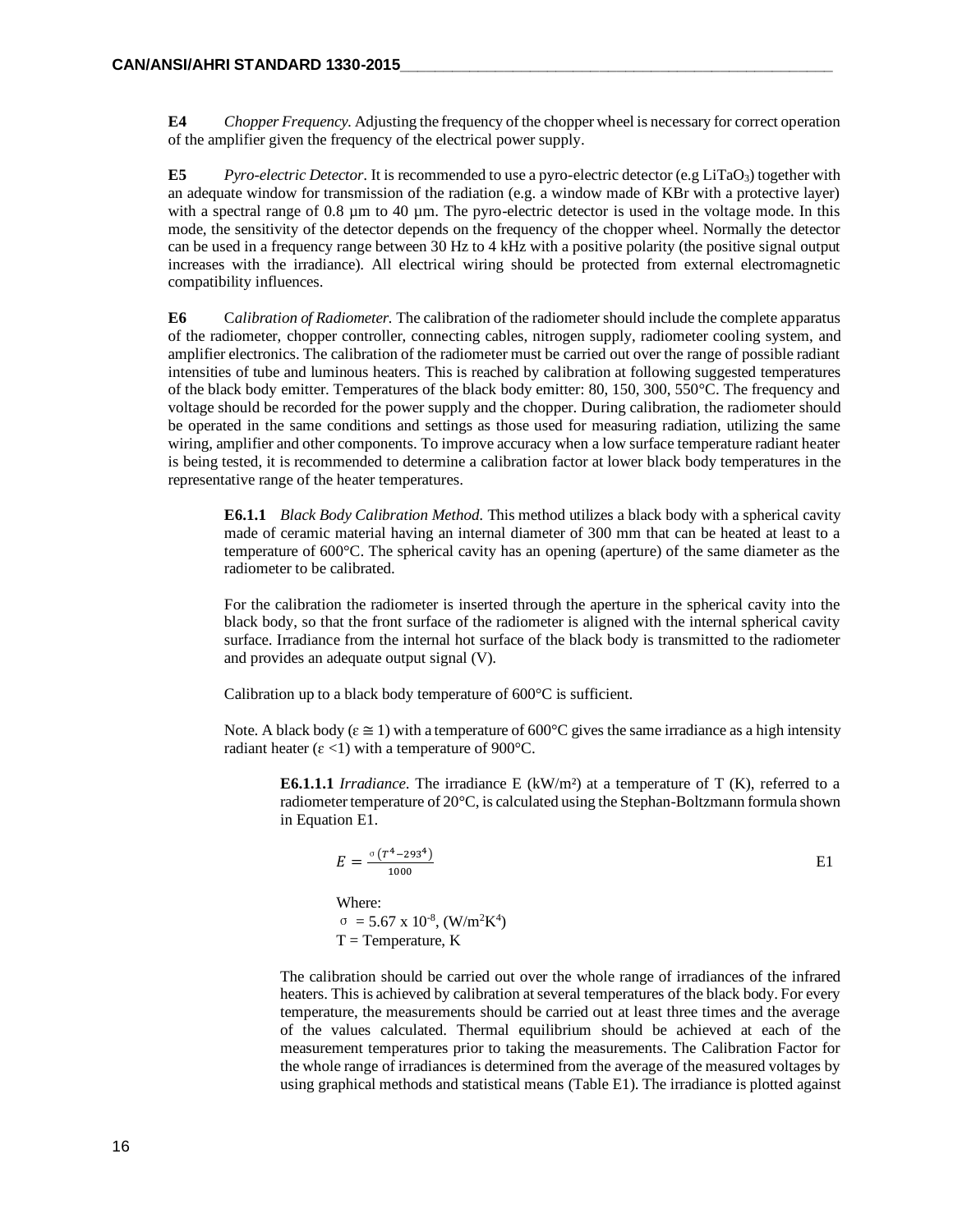the voltage output of the radiometer (see Figure E2). The calibration factor is given by the best fitted, straight line, through the point of origin (Equation E2).

According to the graph and using Equation E2:

The calibration should be carried out for irradiances up to at least  $20 \text{ kW/m}^2$ .

| Table E1. Example of Measured Output During Calibration |                          |                      |  |  |  |  |
|---------------------------------------------------------|--------------------------|----------------------|--|--|--|--|
| <b>Black Body</b><br>Temperature, <sup>o</sup> C        | Average Output Signal, V | Irradiance, $kW/m^2$ |  |  |  |  |
| 100                                                     | 0.299                    | 0.680                |  |  |  |  |
| 150                                                     | 0.573                    | 1.398                |  |  |  |  |
| 202                                                     | 0.990                    | 2.469                |  |  |  |  |
| 250                                                     | 1.557                    | 3.825                |  |  |  |  |
| 300                                                     | 2.487                    | 5.695                |  |  |  |  |
| 352                                                     | 3.605                    | 8.235                |  |  |  |  |
| 402                                                     | 4.776                    | 11.354               |  |  |  |  |
| 452                                                     | 6.284                    | 15.249               |  |  |  |  |
| 500                                                     | 8.037                    | 19.828               |  |  |  |  |





**E6.2** *Determination of the Calibration Factor of the Radiometer.* The calibration factor of the radiometer in the known temperature range of the black body emitter becomes a straight line by Equation E2.

$$
y = ax + b \tag{E2}
$$

Where:

 $y =$ Radiant intensity, kW/m<sup>2</sup>

- $x =$  Measured voltage, V
- a = Gradient of the straight line
- $b =$  Signal offset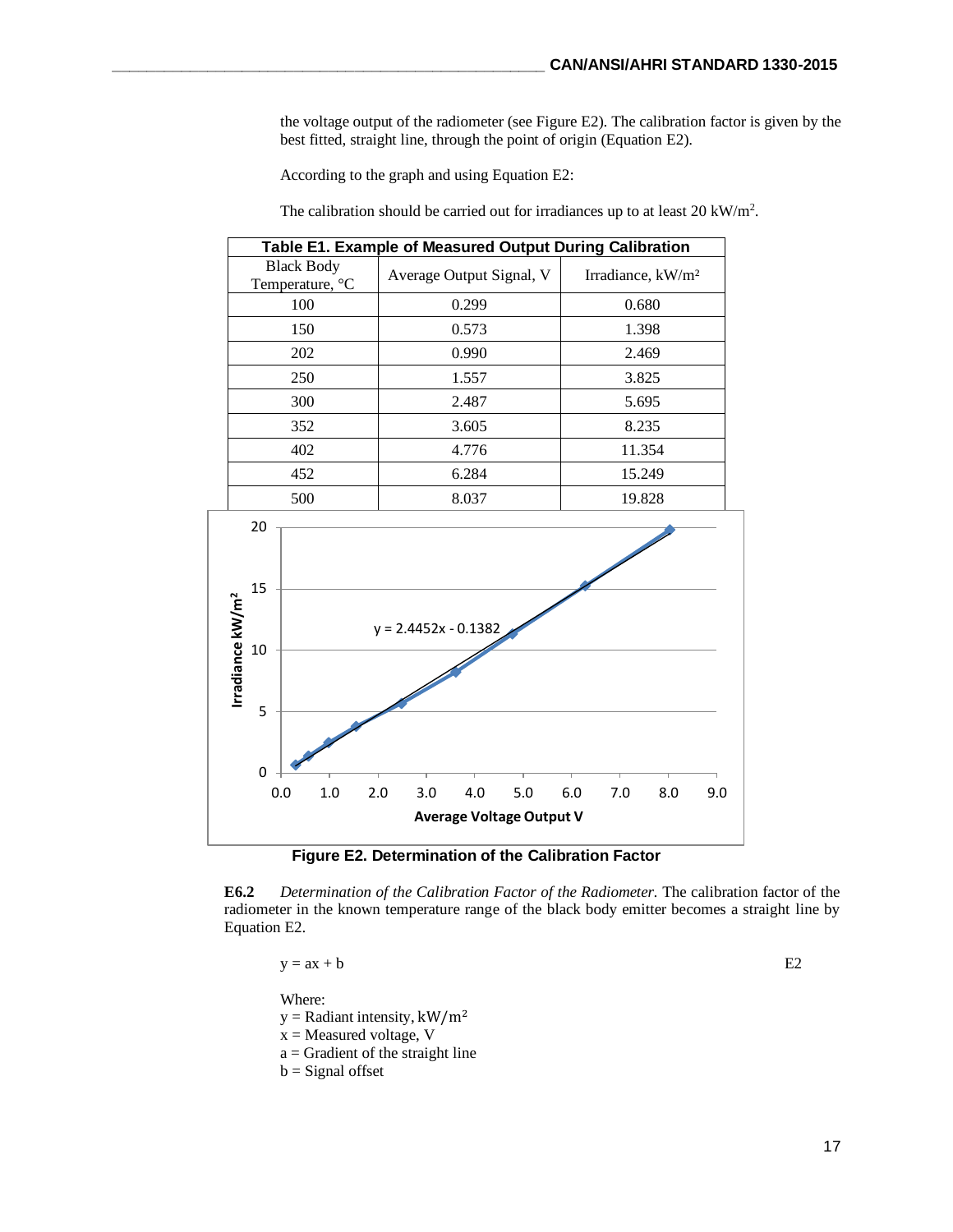# **APPENDIX F. RADIANT HEAT OUTPUT DATA - INFORMATIVE**

### **F1** *General Information to be Recorded.*

### **F1.1** *Test and Appliance Data.*

|                                                                          | Flue length (if applicable): ___________________________ |
|--------------------------------------------------------------------------|----------------------------------------------------------|
|                                                                          |                                                          |
|                                                                          | Reflector profile:                                       |
| Fresh air intake length (if applicable):_________________                | Reflector insulation (if applicable): _______________    |
| Fresh air intake diameter (if applicable): _______________               | Heater angle (if not horizontal): ____________________   |
| Test ass areas solerifie value of $4E0C$ and $4042.2E$ mbor $1/10h/m3$ . |                                                          |

Test gas gross calorific value at 15<sup>o</sup>C and 1013.25 mbar, kWh/m<sup>3</sup> :\_\_\_\_\_\_\_\_\_\_\_\_\_\_\_\_\_\_\_\_\_\_\_\_\_\_\_\_\_\_\_\_\_\_\_\_

### **F1.2** *Radiometer Technical Data.*

| Sensor temperature, °C: ___________________<br>Chopper frequency, Hz: | Sensor temperature calibration, °C: __________ |
|-----------------------------------------------------------------------|------------------------------------------------|

Note: Measuring equipment shall be protected from direct radiant heat.

### **F1.3** *Measuring Plane Technical Data.*

| Number of measuring points (parallel with the longitudinal axis): __________________________________ |  |  |  |  |  |
|------------------------------------------------------------------------------------------------------|--|--|--|--|--|
| Number of measuring points (perpendicular with longitudinal axis): _________________________________ |  |  |  |  |  |
| Measurement from start of heater to first column of nodes, mm:                                       |  |  |  |  |  |
| Measuring grid length, m: ______________________                                                     |  |  |  |  |  |
| Measuring cell area, $m^2$ :<br>Number of measuring cells: ____________________                      |  |  |  |  |  |
| Measuring grid area, $m^2$ :                                                                         |  |  |  |  |  |
| Irradiance present in the outliner lines smaller than 1% of the maximum value (Yes/No):________      |  |  |  |  |  |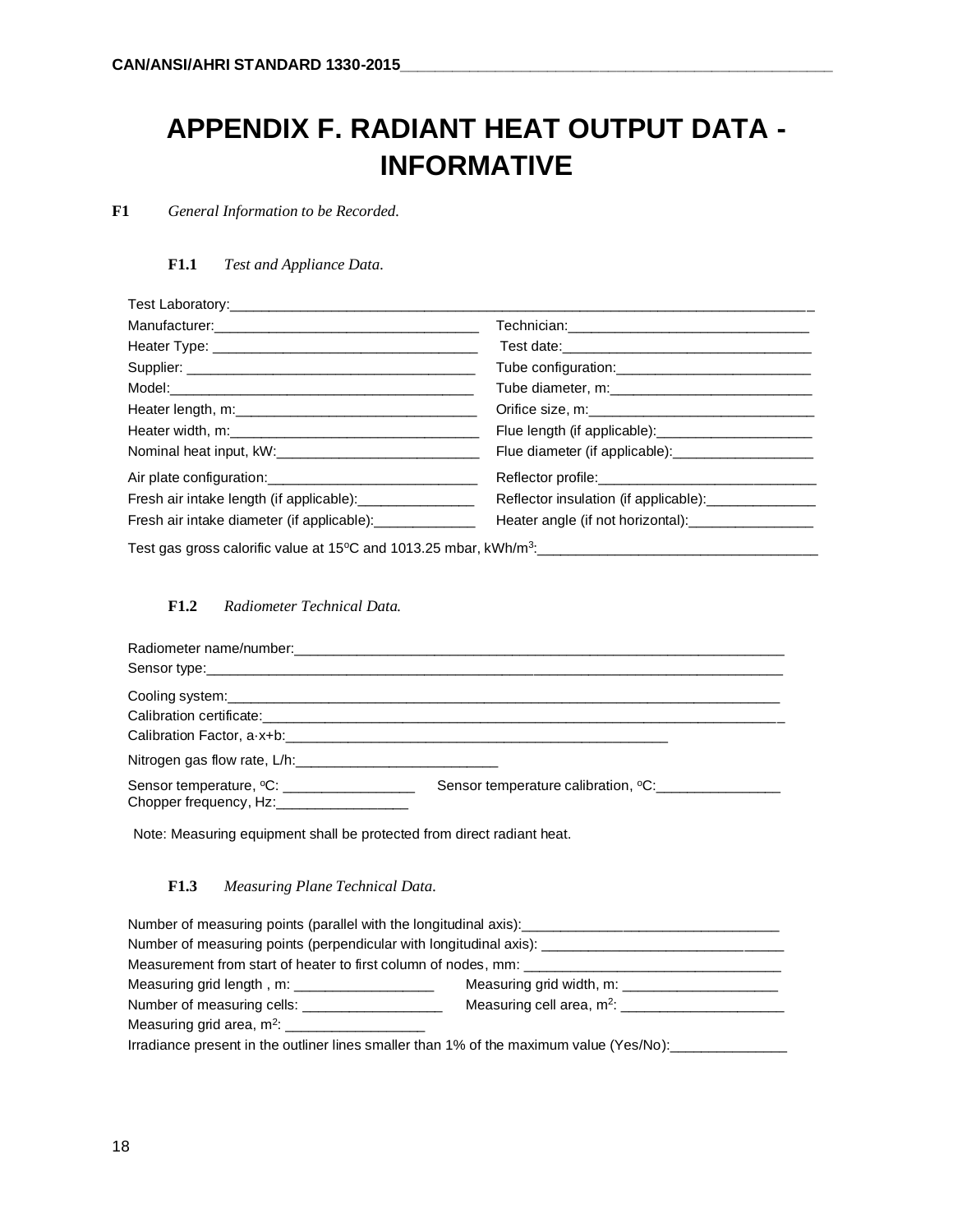## **F2** *Measurement Results.*

## **F2.1** *Test Ambient Conditions.*

| Parameter                                                | <b>Test Number</b> |   |   |   |   |  |
|----------------------------------------------------------|--------------------|---|---|---|---|--|
|                                                          |                    | 2 | 3 | 4 | 5 |  |
| Air Temperature at start, <sup>o</sup> C                 |                    |   |   |   |   |  |
| Air Temperature at end, °C                               |                    |   |   |   |   |  |
| Ambient humidity at start, %                             |                    |   |   |   |   |  |
| Ambient humidity at end, %                               |                    |   |   |   |   |  |
| Atmospheric pressure (pa) at<br>start, mbar              |                    |   |   |   |   |  |
| Atmospheric pressure (p <sub>a</sub> ) at<br>start, mbar |                    |   |   |   |   |  |

### **F2.2** *Gas/Heat Input Data.*

| Parameter                                        | <b>Test Number</b> |   |   |  |   |
|--------------------------------------------------|--------------------|---|---|--|---|
|                                                  |                    | 2 | 3 |  | 5 |
| Gas Category                                     |                    |   |   |  |   |
| Gross calorific value $H_s$ , kWh/m <sup>3</sup> |                    |   |   |  |   |
| Gas flow at ambient conditions, $m^3/h$          |                    |   |   |  |   |
| Gas temperature, $t_g$ , $\mathrm{C}$            |                    |   |   |  |   |
| Gas flow at 15°C and 1013 mbar,<br>$m^3/h$       |                    |   |   |  |   |
| Heat input Q, kW                                 |                    |   |   |  |   |
| Supply gas pressure, mbar                        |                    |   |   |  |   |
| Manifold gas pressure, mbar                      |                    |   |   |  |   |

## **F2.3** *Absorption of Water Vapor and CO<sup>2</sup> Data.*

| Parameter                                                                                                           | <b>Test Number</b> |               |   |   |   |  |
|---------------------------------------------------------------------------------------------------------------------|--------------------|---------------|---|---|---|--|
|                                                                                                                     |                    | $\mathcal{P}$ | 3 | 4 | 5 |  |
| Thickness of radiating gas<br>layer, D (m)                                                                          |                    |               |   |   |   |  |
| Partial Pressure of water vapor<br>in ambient air pressure, kPa                                                     |                    |               |   |   |   |  |
| Coefficient in equation for<br>emission factor of water vapor<br>$K_{H_2O(ta)}$ , kPA <sup>-1</sup> m <sup>-1</sup> |                    |               |   |   |   |  |
| Absorption factor of water<br>vapor, $A_{H_2O}$                                                                     |                    |               |   |   |   |  |
| Absorption factor of carbon<br>dioxide, $A_{CO_2}$                                                                  |                    |               |   |   |   |  |
| Radiant correction factor for<br>water vapor and $CO2$ air, $Ator$                                                  |                    |               |   |   |   |  |